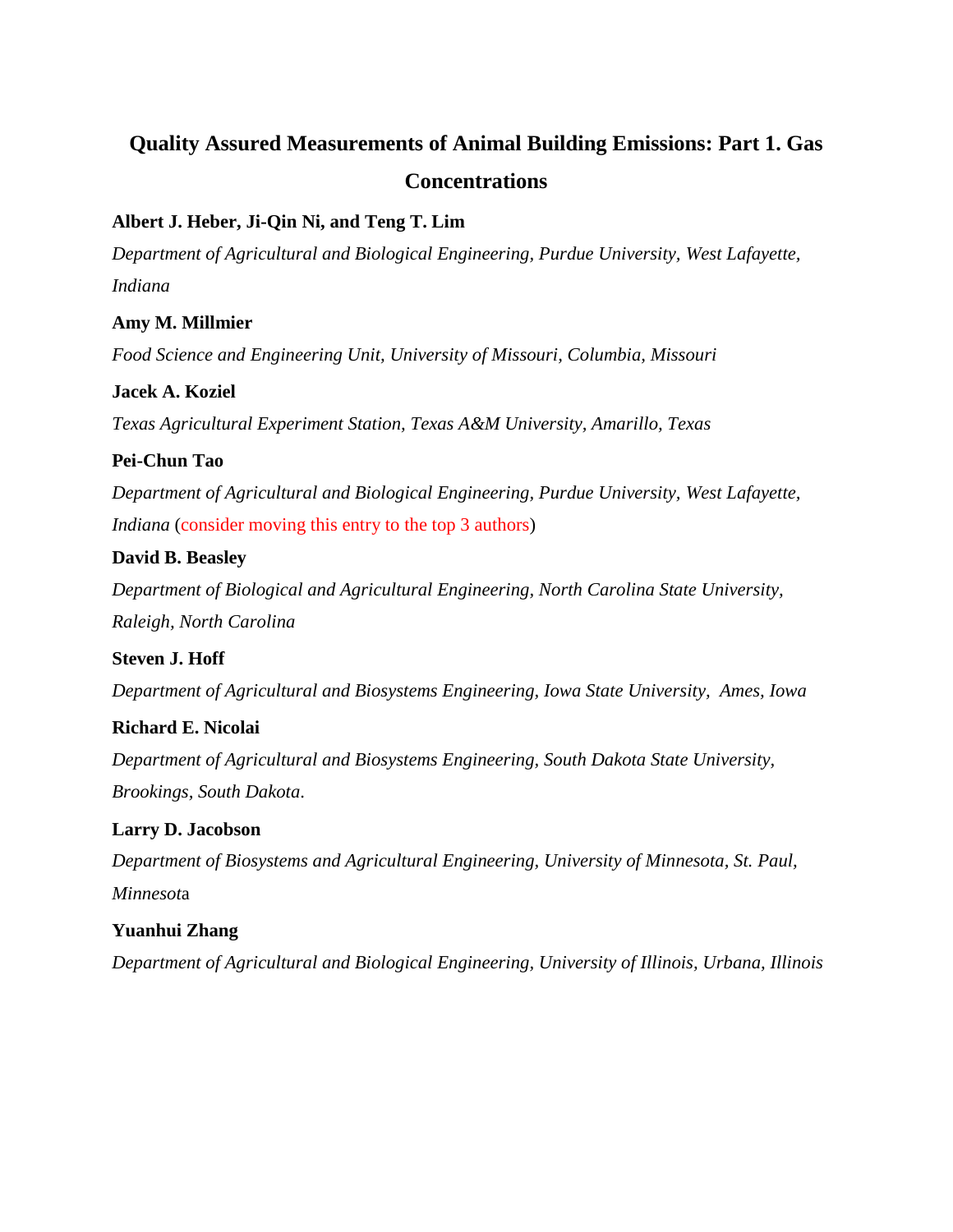### **ABSTRACT**

Comprehensive field studies were initiated in 2002 to measure emissions of ammonia (NH3), hydrogen sulfide  $(H_2S)$ , carbon dioxide  $(CO_2)$ , methane  $(CH_4)$ , non-methane hydrocarbons (NMHC), particulate matter less than 10 microns diameter  $(PM_{10})$ , total suspended particulates (TSP), from swine and poultry production buildings in the U.S. This paper focuses on the quasicontinuous gas concentration measurement at identical locations in paired buildings in seven states. Documented principles used in air pollution monitoring at industrial sources were applied in developing EPA-based quality assurance project plans for these projects. Air was sampled from multiple locations with each gas analyzed with one high quality commercial analyzer located in an environmentally-controlled instrument shelter. A nominal 4.0-L/min gas sampling system was designed and constructed with Teflon wetted surfaces; bypass pumping, and flow and pressure sensors. Three-way solenoids were used to automatically switch between multiple gas sampling lines at 10-min or longer sampling intervals. Gas sampling probes were located inside buildings and 10 to 123 m away from the analyzers. Analyzers employed chemiluminescence, fluorescence, photoacoustic-infrared and photoionization detectors for NH3, H2S, CO2, CH4 and NMHC, respectively. Data were collected using PC-based data acquisition hardware and software. This paper discusses the methodology of gas concentration measurements and the unique challenges that livestock buildings pose for achieving desired accuracy and precision, data representativeness, comparability, and completeness, and instrument calibration and maintenance.

**Key Words**: Sampling, ammonia, hydrogen sulfide, volatile organic compounds, methane, quality control, animal housing, multi-state, continuous emission monitoring, emission factors.

### **IMPLICATIONS**

The management of air pollutants is the next major manure management issue that U.S. agriculture face. Gas pollutants measurements discussed in this article are emitted by concentrated animal feeding operations (CAFOs) can create neighborhood nuisance, animal or human health concerns, or non-compliance with state or federal regulations. Currently, an assessment of the true impact of these pollutants is limited by the lack of reliable data on emission rates. The project goal is to determine baseline emission rates for six types of animal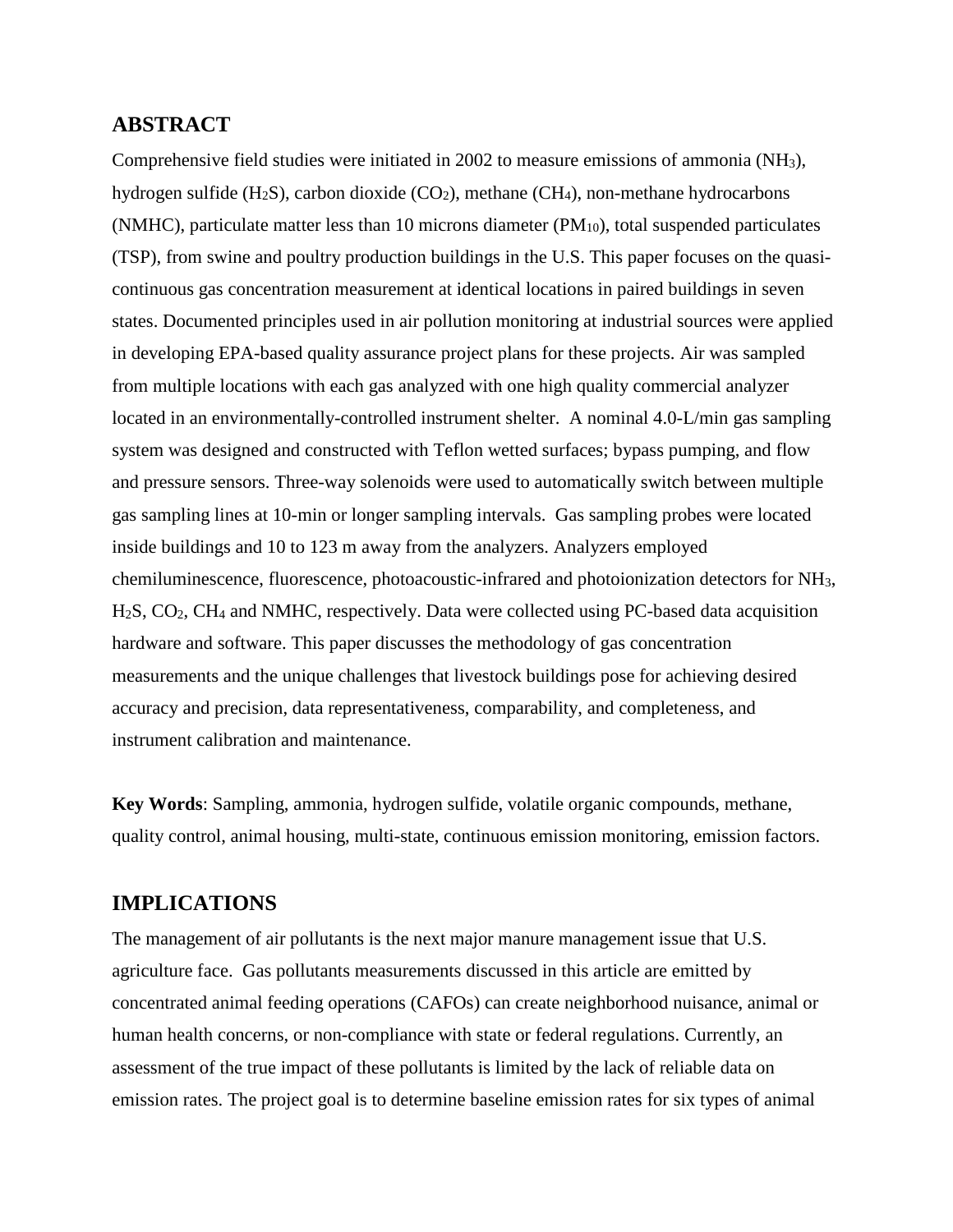confinement buildings and evaluate the differences in emissions due to geographical region, season of year, time of day, building design, growth cycle of the animals, and building management. Continuous emission and environmental measurements will be taken at each facility for fifteen months. To date, this study is the most comprehensive study of air quality in livestock buildings in the U.S. Information from this research will provide producers, technical assistance providers, regulators, and compilers of emission inventories with accurate information.

### **INTRODUCTION**

Air pollutants emitted by livestock and poultry production operations represent potential risks to the health and well-being of herdsmen and livestock, to people in areas surrounding the facilities, and to the global environment.<sup>1</sup> Air pollutants of particular interest are ammonia (NH<sub>3</sub>), hydrogen sulfide (H<sub>2</sub>S), volatile organic compounds (VOC), and particulate matter (PM<sub>10</sub> and TSP). Odor contributes to nuisance experienced in areas surrounding livestock facilities. Additionally, methane  $(CH_4)$  and carbon dioxide  $(CO_2)$  are considered to be important greenhouse gases.

Two collaborative multi-state emission studies of air pollutants from animal production were initiated in 2002. A six-state project entitled "Air Pollutant Emissions from Confined Animal Buildings" (APECAB) is quantifying and characterizing baseline emissions of NH3, H2S, odor, PM10, and TSP from four swine building types and two poultry building types. The study is also evaluating influences of ventilation, animal mass, humidity, temperature, manure management, and climate and geographical characteristics on these emissions. A study entitled "Control of Air Pollutant Emissions from Swine Housing" (CAPESH) involves similar measurements at a fifth swine building type plus measurements of CH4 and NMHC. The study includes evaluation of automatic soybean oil sprinkling and a fan plume obstruction and vertical deflection with a curtain.

The APECAB study is a collaboration of land-grant universities in six states (IN, IA, MN, IL, NC, TX) while the CAPESH study is being conducted by land-grant universities in two states (IN, MO). Both studies are utilizing common instrumentation and protocol. At each measurement site, a mobile instrument shelter is stationed between two identical or nearly identical, mechanically-ventilated, confined animal production buildings and emission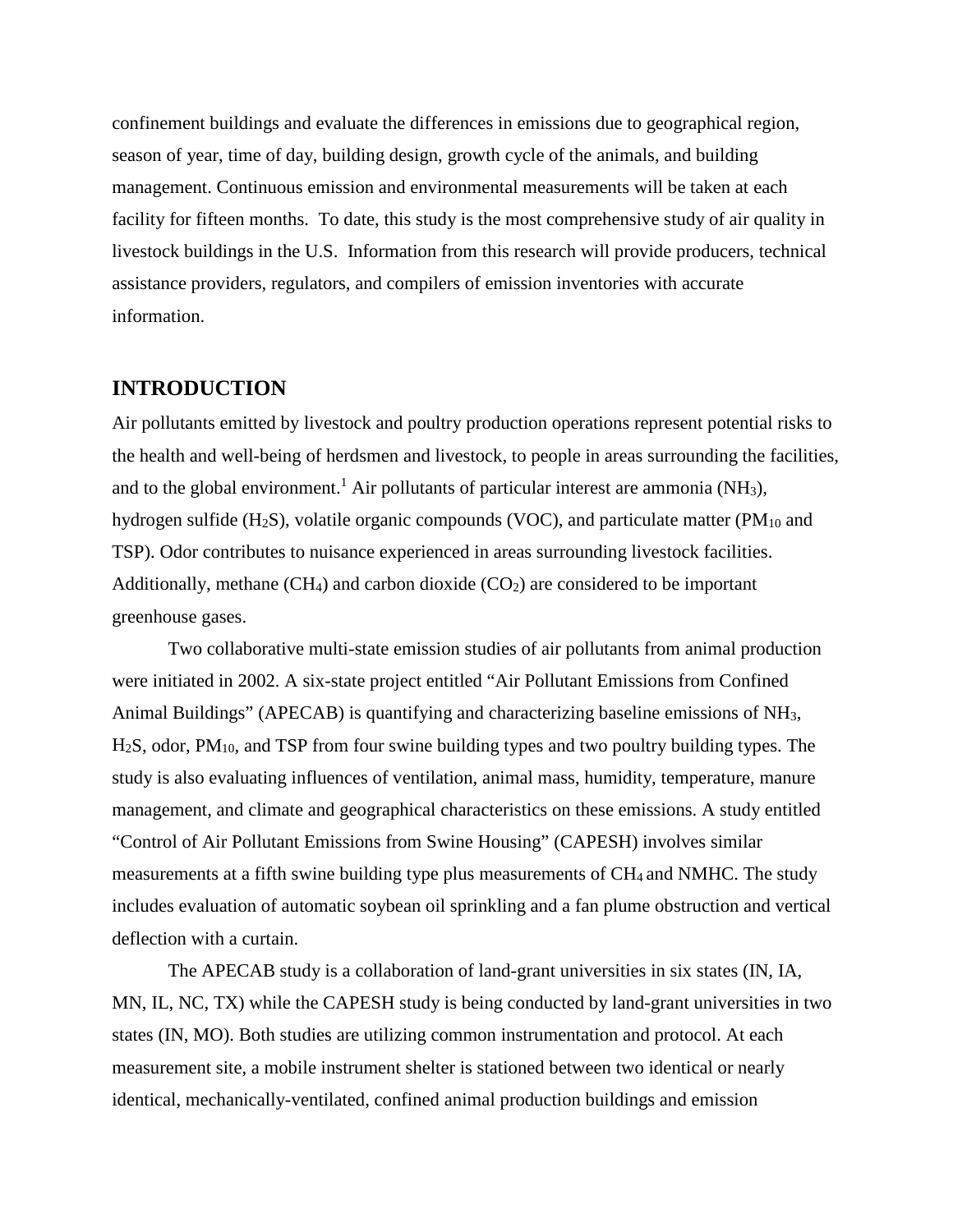measurements are quasi-continuous. The instrument shelter houses a gas sampling system (GSS), gas analyzers, environmental instrumentation, a PC-based data acquisition system, controller units for real-time PM monitors, standard gas cylinders, and various supplies and equipment. Gas concentrations are measured extractively at the air inlets and outlets of each building while total building airflow is simultaneously monitored. Odor samples are collected approximately biweekly to determine odor emissions. Emission rates at any instant are calculated by multiplying concentration differences between ventilation inlets and outlets by building airflow rates:

$$
E_i = Q_{air} \times (C_{i,exhaust} - C_{i,inel})
$$
\n(1)

where:  $E_i$  = emission rate for gas "i",  $Q_{air}$  = ventilation rate through a building,  $C_{i,ext$ aust = concentration of gas "i" in the ventilation outlet, and  $C_{i, \text{inlet}} =$  concentration of gas "i" in the ventilation inlet. A greater emphasis is being placed on data quality to maximize confidence, credibility and comparability of these measurements as compared with previous studies. A test duration of 15 months allows annual emission factors to be fully characterized. Long-term measurements allow assessment of variations caused by seasonal effects, animal growth cycles, diurnal variations, and waste management practices. The purpose of this four-part series is to describe how well-established principles of quality assurance and quality control (QAQC) were applied to emission measurements at livestock buildings to develop a common protocol for both studies. Parts 1-4 address gas concentrations, particulate matter concentrations, odor concentrations, and building airflow rate, respectively.

#### **BACKGROUND**

Field measurement of gas concentrations and emissions at commercial livestock buildings has been addressed previously.<sup>2</sup> A ranking exercise was conducted on all possible approaches to measuring ammonia. To reflect scientific, practical and financial considerations, the approaches were ranked according to quick turn-around, usefulness to houses and waste storage, meteorological flexibility, procedural ease, operating costs, capital costs, repeatability, bias, time resolution, required operator skill, and range of detection.<sup>2</sup> The stated desired accuracy was  $\pm 5\%$ for concentration and  $\pm 5\%$  for airflow. The selection of sampling time and location for livestock buildings is not straightforward but is very important for obtaining representative gas concentrations for emission determinations. The building ventilation exhaust is the most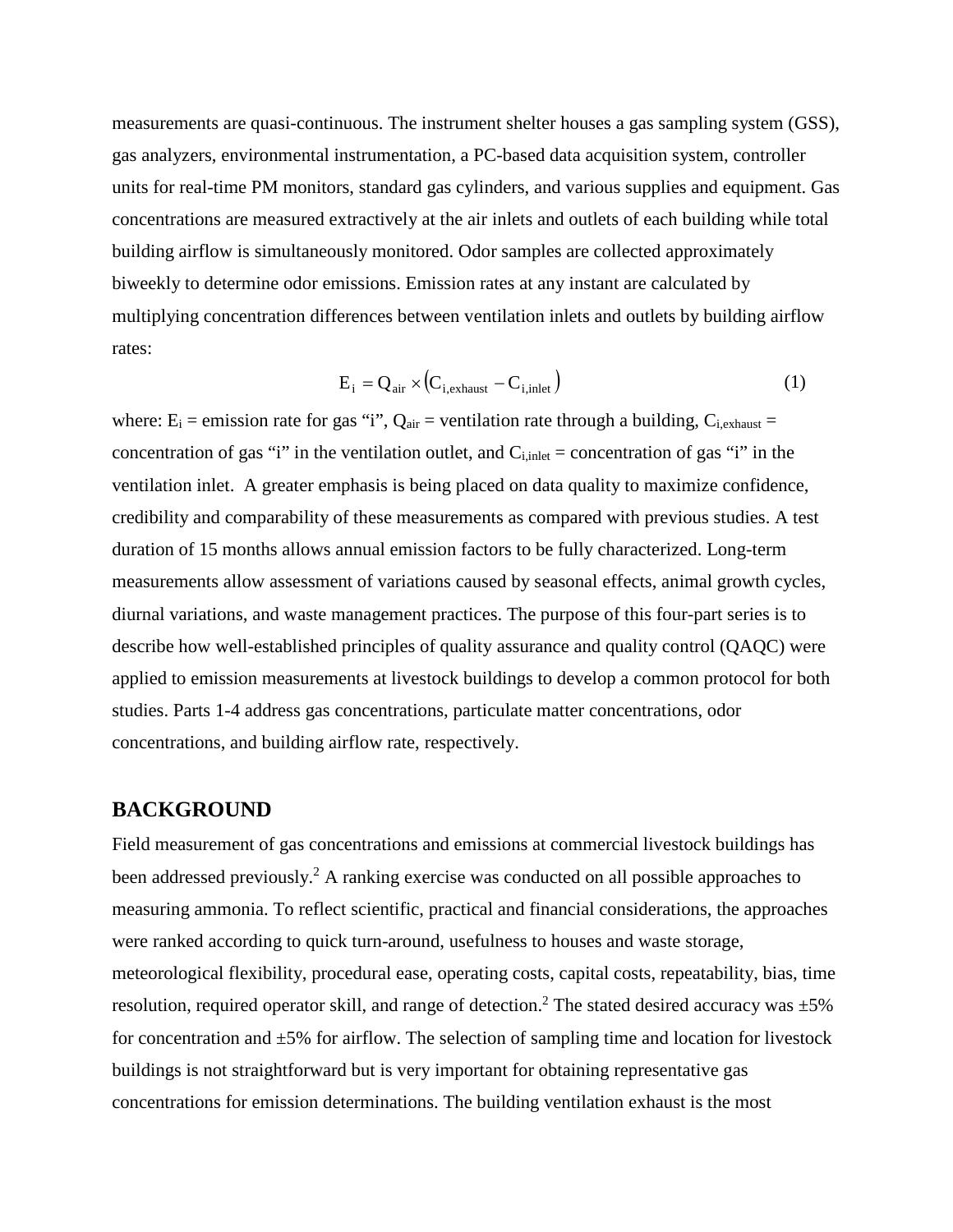appropriate sampling location for emission measurements in negative-pressure mechanicallyventilated barns. Relatively accurate gas emission rates can be estimated since the ventilation rate can also be measured at the exhaust(s).<sup>3-5</sup> Sampling time and frequency should be designed to cover diurnal and seasonal swings in concentrations. <sup>6</sup> The sampling frequency utilized with automatic multipoint systems depends on the number of locations and the response time of the measurement system.

Measurement of gas concentrations at livestock buildings is subject to several sources of potential errors (Table 1). However, very little information about QAQC (calibration of measurement systems, assessment of precision and bias) has been provided in most studies of livestock building air quality. <sup>6</sup> This has occurred because data quality has not received enough attention in past studies primarily due to lack of QAQC requirements by research sponsors and therefore by the researchers themselves. However, this scenario is changing with greater funding of emission studies by sponsors requiring QAQC documentation.

A 12-month field test of emissions at 8 swine finishing buildings was conducted utilizing one set of unattended continuous analyzers per building pair to measure gas concentrations in multiple air sample streams that were pneumatically-switched on 10- to 15-min sampling intervals through Teflon sampling tubes with a  $PC<sup>3</sup>$  Multiple filtered air streams in the building (sample location group) were combined into single air streams pumped to the analyzers for concentration measurement. The maximum residence time in the 6-L/min gas sampling system was 45 sec. Analyzers located in environmentally-controlled instrument shelters were calibrated weekly by full-time field engineers. Some of the 62 building-months of emission data collected is published. 7-13

Recommendations to improve gas emission data in future studies were as follows:<sup>3</sup> develop a detailed quality assurance project plan; maintain air sampling tubes 3 ºC above sampled air temperature; replace gas line filters on fixed schedules; over-design equipment protection against damage and corrosion; monitor space heater operation; select lowmaintenance equipment and sensors; and provide remote access to on-line data.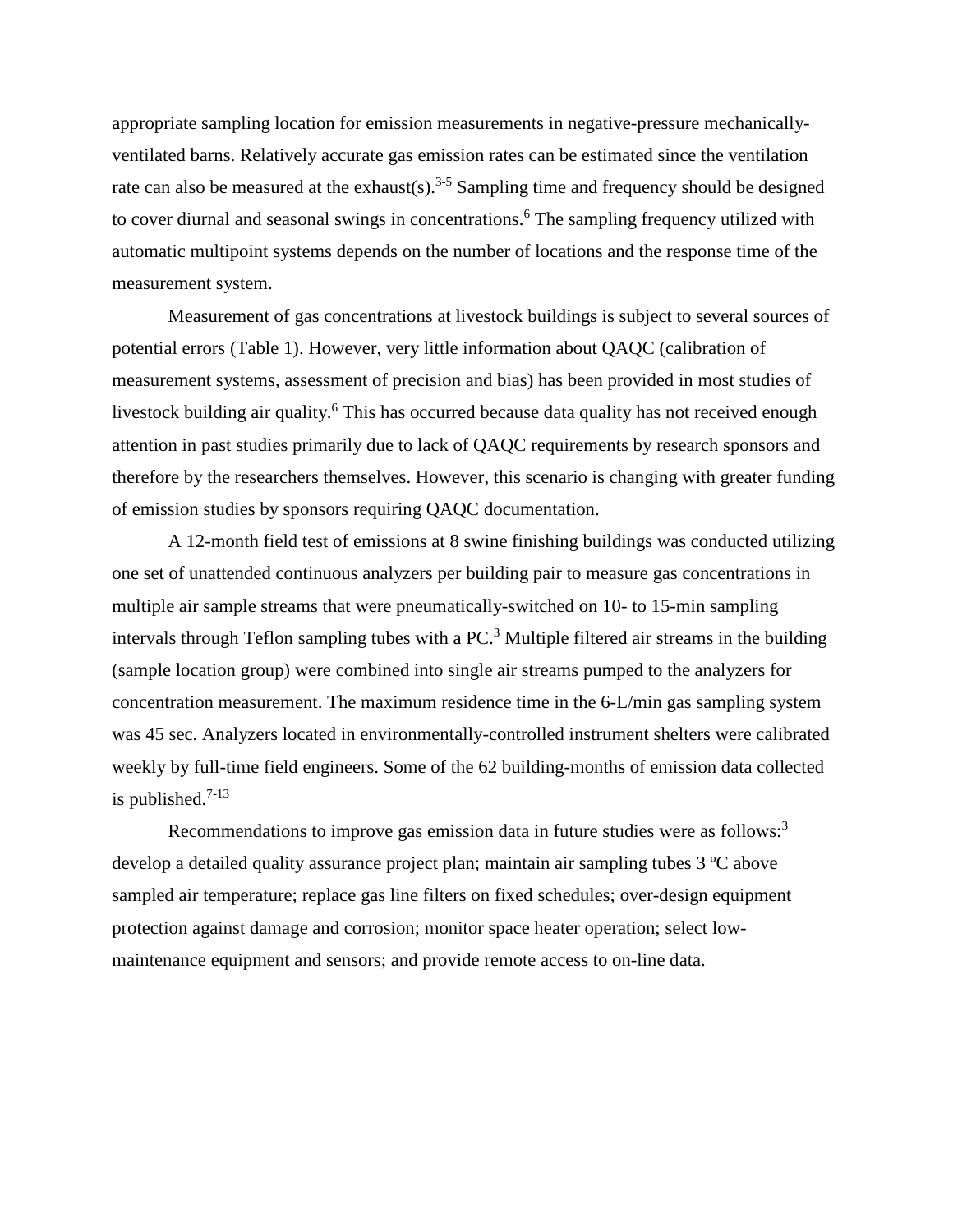#### **EXPERIMENTAL METHODS**

#### **Description of Buildings**

Some characteristics of the buildings monitored in the APECAB and CAPESH studies are described in Table 2. The Missouri and Indiana sites will be discussed in this paper in greater detail as examples of a swine finish and hen-laying housing, respectively. Each swine building at the Missouri site (Figure 1) has two rows of 24 pens with a center alley. Manure is collected in four shallow gutters; each gutter is flushed four times daily with recycled lagoon liquid. Ventilation air typically enters the attic through the eaves and into the room through passive gravity-operated ceiling air inlets. The buildings are tunnel ventilated during warm weather in summer with air entering through openings in the sidewall curtains near the east end of the building. The operation of the flushing valve and space heater operations are monitored as process control variables that affect emissions.

The Indiana site consists of two caged-hen laying houses at a 16-building complex. Each building has ten, 177-m long rows of cages in the 3.29-m high second floor. Manure is scraped off boards under the cages into the 3.15 m high first floor. Manure drying on the first floor is enhanced with 918-mm dia. auxiliary circulation fans. Incoming air flows through 2.7-m high evaporative cooling pads in the roof of the attic. Fresh air then enters the second floor through temperature-adjusted baffled ceiling air inlets. The number of belted exhaust fans operating in stages 1-8 are 5, 10, 18, 26, 35, 42, 56 and 75, respectively. In stage 9, the water flow of the evaporative cooling system is activated and the 19 fans turned on for stage 8 are shut off.

Figure **Error! Reference source not found.** shows a schematic of the monitoring plan for the two buildings. Each exhaust location is sampled individually via one tube whose end is located about 0.5 m directly in front of the fan at the same height as the fan hub. The air inlet and animal exposure SLGs each consist of three sampling lines (or laterals) connected in parallel to a mixing manifold. Each lateral samples from a location in the middle of each of three lengths of the building. The end of each lateral tube for the air inlet SLG is located in the attic about 10 cm above the baffled ceiling opening. The end of each lateral for the animal exposure SLG is located in an emptied cage that is about 0.75 m above the 15-cm wide manure slot through which ventilation air enters the pit.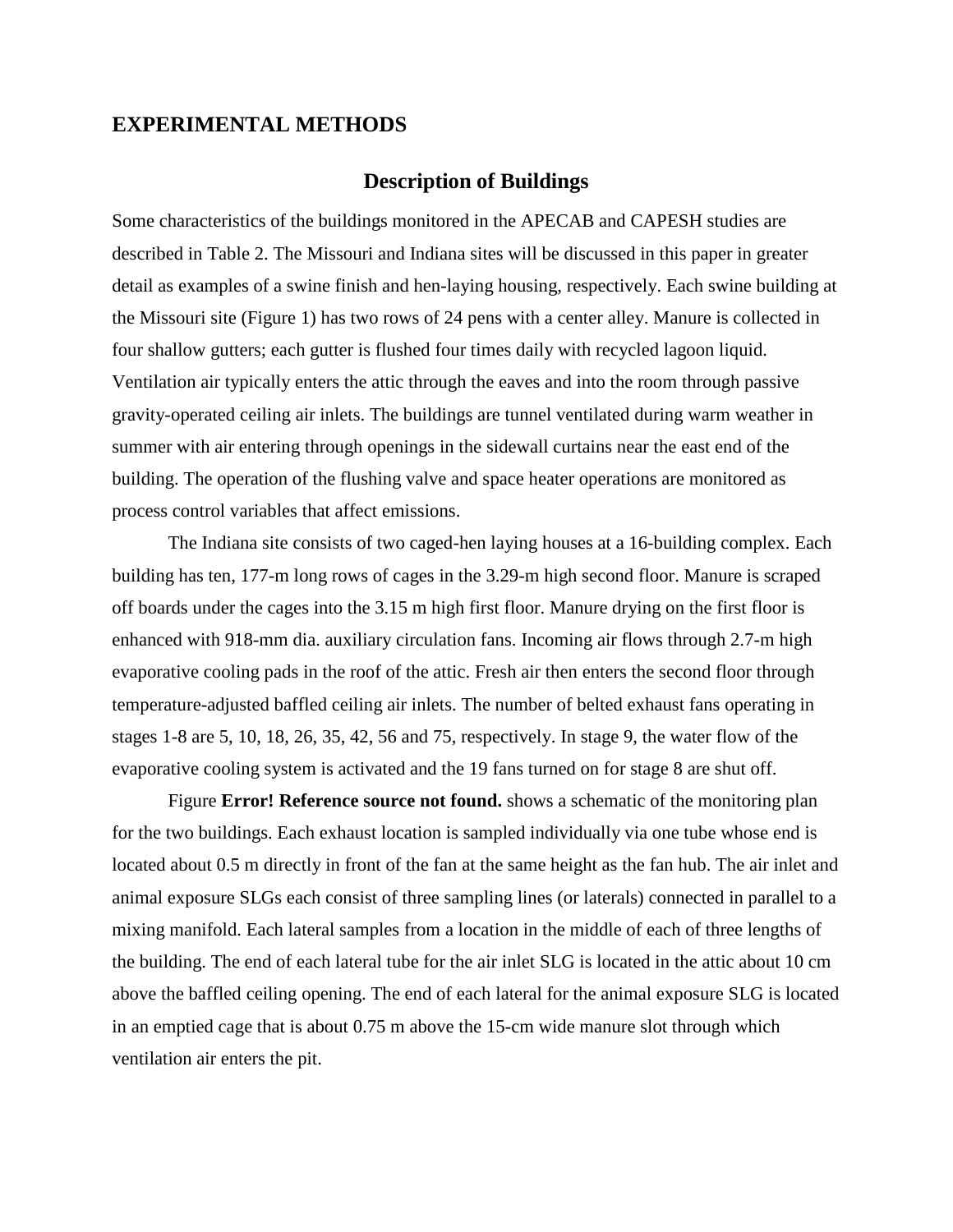The Texas site consists of two swine finishing houses at a 5-barn complex. The pigs are confined to 54 pens per building located on both sides of a narrow central walkway. The typical growing cycle lasts approximately 20 wks. Each building is 72.1 m long by 12.6 m wide. Waste is collected in the shallow pit that is drained weekly by discharging to an on-site earthen basin. The pit bottom is recharged with fresh water or water from the lagoon, depending on the basin level. In the summer, buildings are tunnel-ventilated. The inlet ventilation air enters via two side curtains at the short side of the building. In the winter, air enters via the attic and the 20 ceiling diffusers evenly spaced over the entire length of the house over the pens. Wintertime heating is aided by two natural gas heaters per building. Summertime cooling is aided by a misting system consisting of approximately 60 nozzles evenly distributed on both side walls. Five fans exhaust air from the building. Sampling lines are located at the inlet curtain, inlet diffusers, exhaust fans (2), and 1/3 and 2/3 of the length of each building. The thermocouples at the 1/3 length also monitors the operation of space heaters. The Texas, Missouri and Iowa sites are very similar except for the mode of waste handling. For all sites (Table 2), the collaborating producer records mortalities, animal inventory and weight, water and nutrient consumption, and the occurrence of special activities, e.g., generator tests, manure removals or agitation, changes in diet and animal health, temperature set points, ventilation interventions, building cleaning, and power failures.

#### **Approach to Gas Concentration Measurements**

Sampling group location groups consist of multiple tubes that bring air into a mixing manifold from multiple sampling points.<sup>3</sup> Samples from multiple locations can be acquired via one gas sampling line by making composites with a mixing manifold, e.g. four pit exhaust fans, five end wall tunnel fans, etc.<sup>3</sup> However, there are several reasons for having individual sampling points as compared with a mixed stream from several points. If one of the fans fail, then all the data need not be invalidated. In some cases, all exhaust points will not be at continuously operating fans. At others, multiple fans may have different capacities. Individual concentrations can be averaged while having the additional information of individual exhaust point characteristics. If mixed, only the mean value is known and the contributions of each point are unknown. In these studies, there are 1 to 4 exhaust SLG, 1 to 2 ventilation inlet SLG, and an animal exposure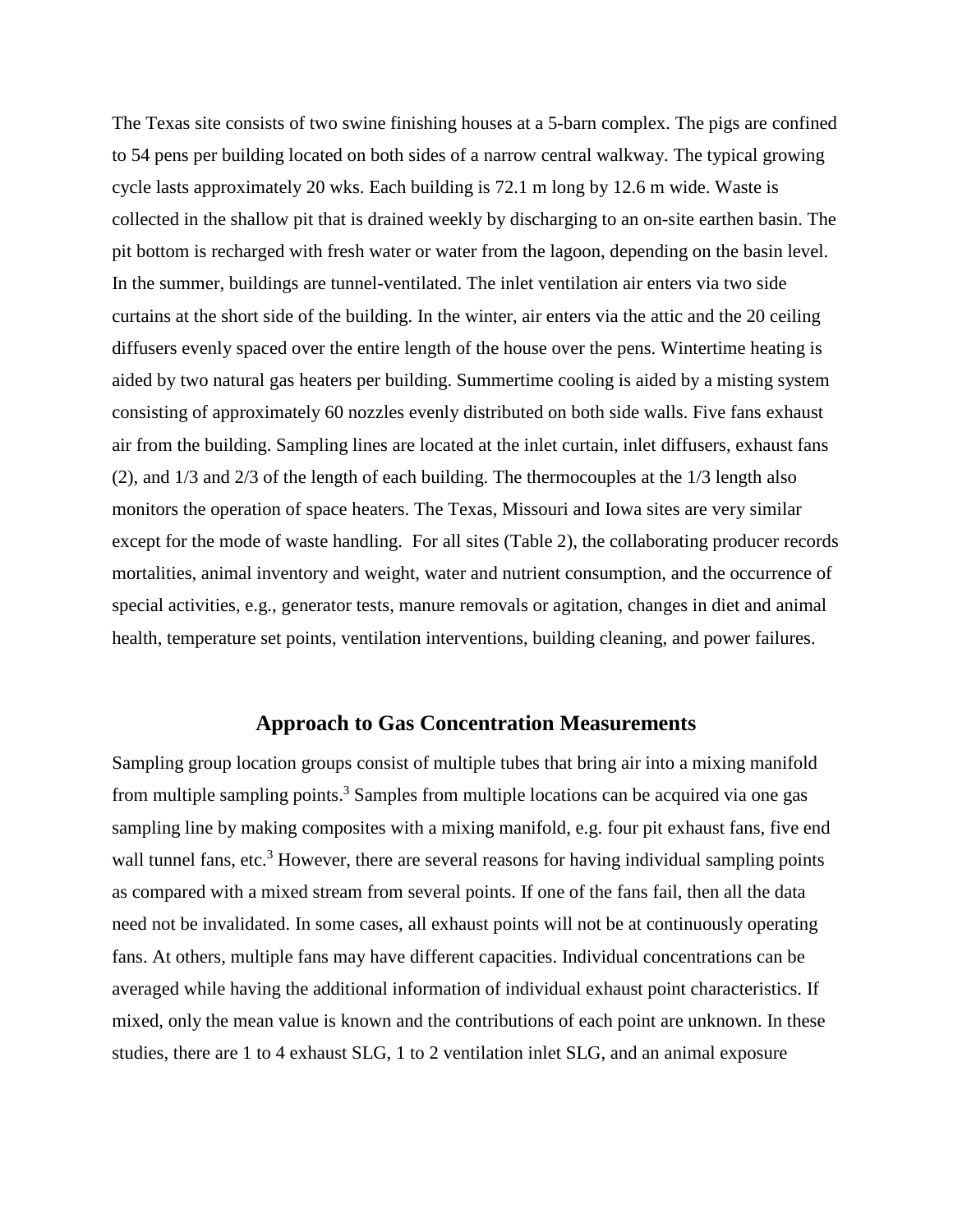location SLG (Figs. 1 and 2). For example, the animal exposure SLG consists of two or three tubes that bring air into a mixing manifold from representative sampling points.

The allocation of the sampling SLGs to each building depended on site specific building configurations. The number of inlet or background SLG ranges from one for both buildings (CAPESH site) to two per building (APECAB site). The reason for multiple exhaust locations was to enhance the representativeness of the exhaust concentration for emission calculations because of spatial variation. Since there are multiple exhaust points in a building, it is not advisable to use the concentration measured at one fan and the airflow of another fan to calculate emission rate of both fans if the fans are separated by a large distance or if one fan is in a manure pit and the other is in the wall. If the fans are grouped together, e.g. tunnel ventilation, a single point may be representative of air exhausting from any fan (e.g., Fig. 1). The number of exhaust SLG ranges from 2 to 4 among APECAB barns whereas the CAPESH barns only have only one exhaust measuring SLG.

A gas sampling system (GSS) in the environmentally-controlled instrument shelter draws continuous gas samples from each GSL and air from each GSL is sampled and measured continuously for one sampling period before switching to the next GSL. Thus, the use of a 10 min sampling period for 6 to 12 locations results in 12 to 24 sampling periods per day per location. The sampling sequence should be randomized to minimize possible systematic bias due to residue from the previous sample.<sup>14</sup> The first  $7$  to  $9$  min of gas concentration data are ignored to allow all gas analyzer outputs to stabilize. To ascertain that a 7- to 9-min purge will achieve a 90% minimum response to a step input, the response time of the system can be tested by attaching a 50-L bag of calibration gas at the end of the longest sampling tube. Hourly sampling of exhaust air is sufficient to capture variations in emissions.14 Although the APECAB project is using a 1-hr to 2-hrs sampling cycle, there are 2 to 4 exhaust locations in each building thus exhaust concentrations in each barn are sampled 24 to 96 times daily.

A compromise to hourly sampling of exhaust air was necessary in the CAPESH study. After initially using a 10-min sampling period, large peaks in  $H_2S$  and CH<sub>4</sub> were observed in corresponding to 2-min flushes occurring in the manure pit at 30-min intervals. Based on the need to capture at least one complete rise and fall of flush-induced gas concentration, the sampling period was increased to 60 min for the exhaust SLG. The sampling period for ambient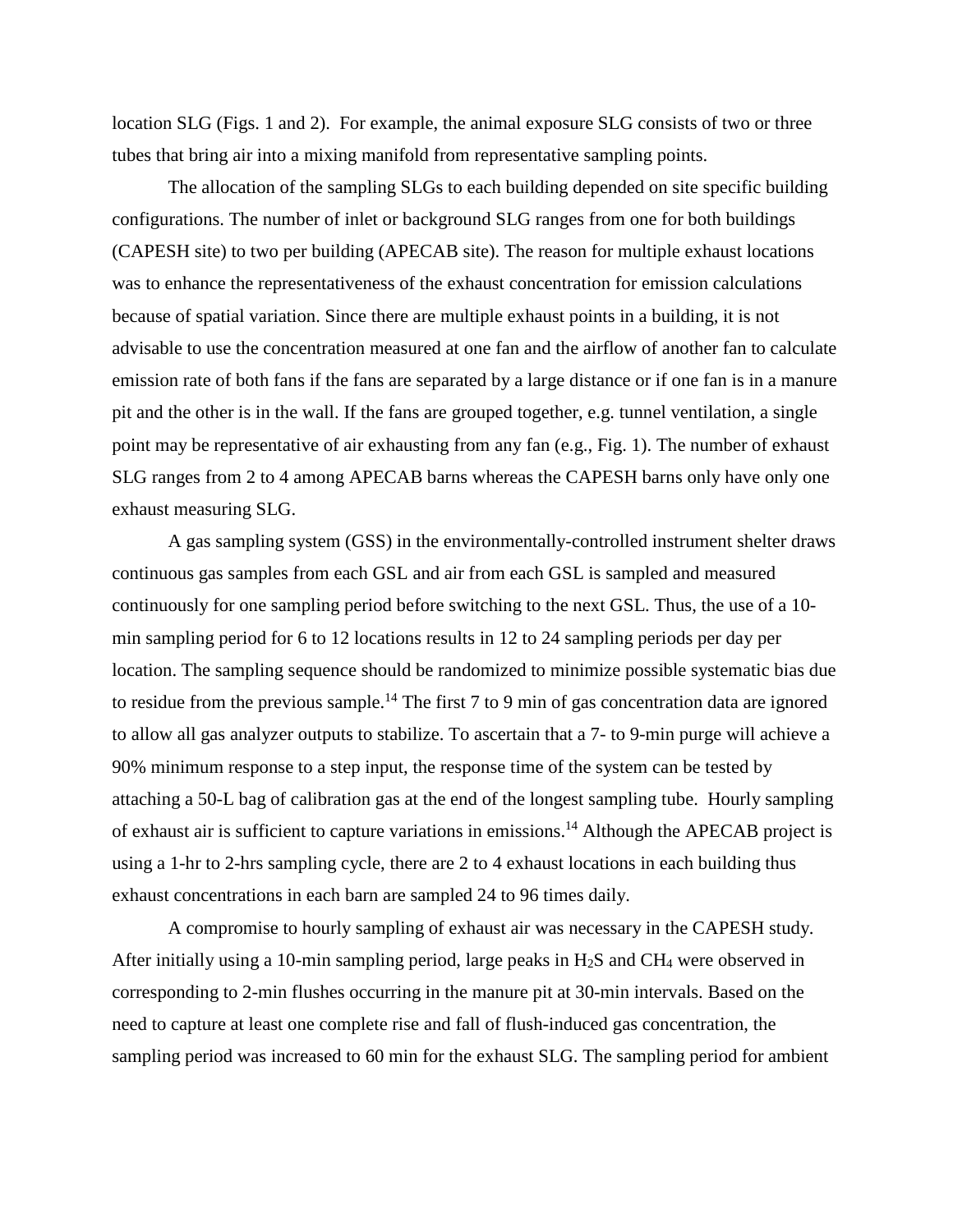air was increased to 20 min because slow stabilization of the NH3 analyzer output to ambient concentrations was sometimes observed.

The duration of samples at a given SLG can be calculated as the total number of samples times the number of readings per sample. The sampling time ranges from  $24 \times 3$  min = 72 min (1/20 of the day) to  $12 \times 1$  min = 12 min (1/120th of the day). Although this seems like a very small percentage, it is the frequency of sampling compared with the frequency of the measured variable that is important, not the total duration of sampling. The 12, 60-sec samples are distributed throughout the day, thus capturing the diurnal variations of emissions.

#### **GAS SAMPLING**

#### **Gas Sampling System**

The gas sampling systems (GSS, Figure **Error! Reference source not found.**) located in the instrument shelter for both projects were designed and constructed by Purdue University. An array of 12, 3-way solenoid valves (S1-S12) (Part #648T032, Neptune Research, West Caldwell, NJ) in the GSS facilitates automatic sequential gas sampling from multiple locations through 10 to 123 m long FEP Teflon tubes (6.4 mm ID) at 4-5 L/min. A 47-mm dia., in-line Teflon PFA filter holder (Part 6-47-6, Savillex Corporation, Minnetonka, MN) housing a 47-mm dia., Teflon PTFE-laminated polypropylene membrane filter (Part U-02916-64, Cole-Parmer, Vernon Hills, IL) with 0.45 μm pore size was installed at the sampling probe to remove airborne particulates from sampled air. The filters are replaced at least biweekly.

The selected gas stream flows sequentially from the sample probe via tubes through a 3 way solenoid valve, a manifold (M2), a Teflon-lined diaphragm pump (P2) (Part 107CAB18- TFEL, Combined Fluid Products, Lake Zurich, IL), a mass flow meter, a flow restrictor, and a sampling manifold (M3) from which internal or external pumps of the gas analyzers draw air through a short  $(<3 m)$  3.2 mm I.D., 6.4 mm O.D. tube. Manifold M2 and the solenoids are connected together with 22 to 38 cm long, 6.4 mm I.D., 9.5 mm O.D. tubes. All tubes, solenoids and fittings are Teflon. Odor samples are collected through a bag fill port. Bypass pump P1 draws air from all inactive (unsampled) sampling tubes via 3-way solenoid valves and manifold M1 at about 1.0 L/min per tube. Bypass pumping should reduce the response time of gas analysis by at least the residence time in the tubes, e.g. 38 sec for a 100 m long tube at 5 L/min. The GSS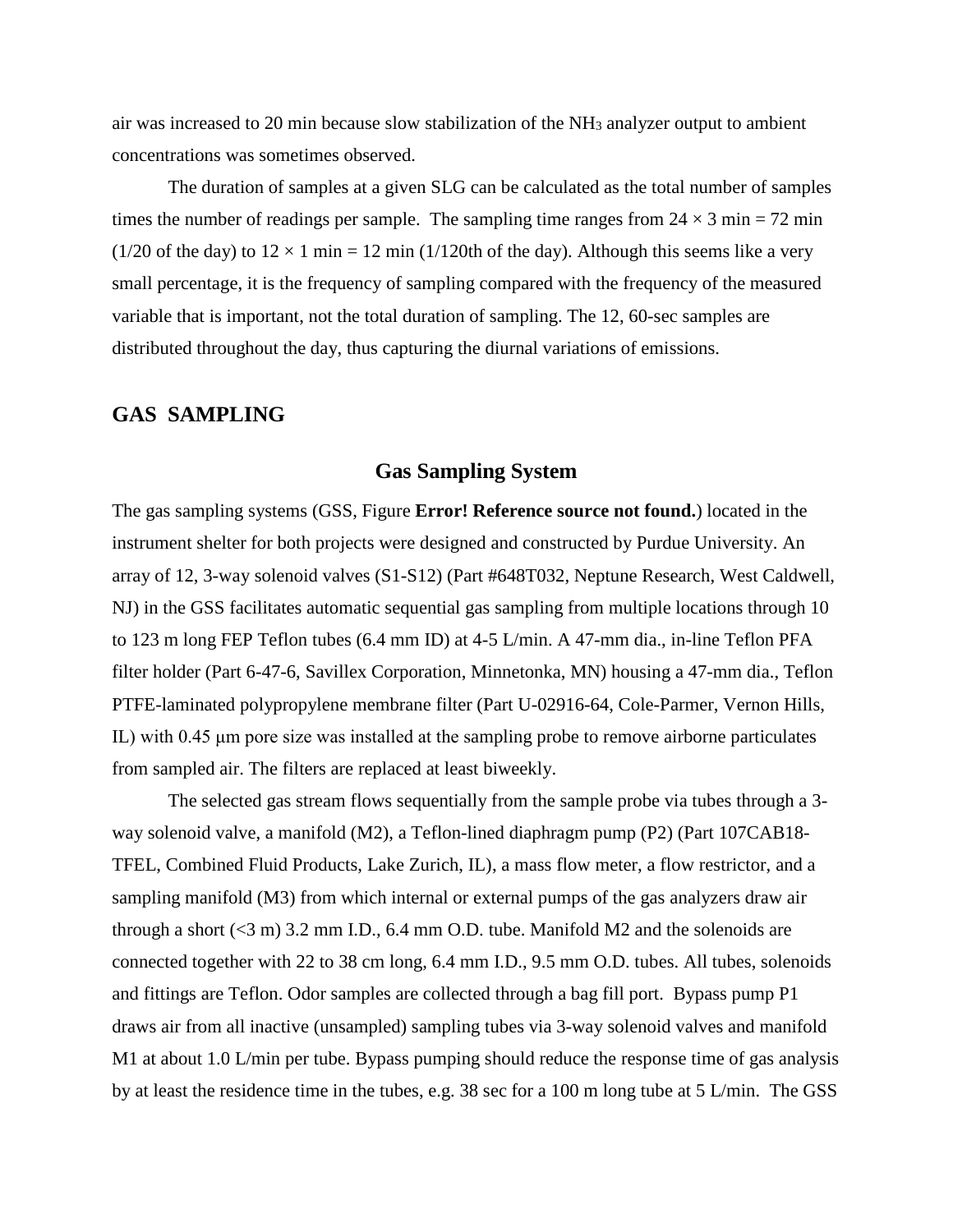unit (Figure 3) allows for automated calibration of all analyzers using an optional standard gas manifold module. The operation of solenoid valves in this calibration module can be activated remotely via the Labview software.

A 0-6895 Pa differential static pressure sensor (Model 2301001PD2F11B, SETRA, Inc., Boxborough, MA) and a stainless-steel lined 0-10 L/min mass flow meter (Model 50S-10, McMillan Company, Georgetown, TX) were used to provide a permanent QA record of the negative pressure and volumetric flow in sampling manifold M2 for each SLG. The resulting real-time display of sampling airflow and pressure facilitates troubleshooting the GSS. A low negative pressure in manifold M2 could mean sampling pump failure or deterioration, air leaks in the system, or ice formation in GSS exhaust hoses outside the instrument shelter. A high negative pressure could result from overloading of filters with PM or condensate in sampling lines. The control system could be programmed to shut off the gas sampling pump in case of abnormal readings.

The mass flow meter and the manifold pressure sensor have been extremely useful in assuring proper GSS operation (Figure 11). Abnormal M2 pressure has indicated leaks following a filter change (low vacuum) and blockage due to condensation in gas tubing (high vacuum). Leaks in the GSS were tested with an external system (Figure 11). To test for leakage, all solenoids are shut off from manifold M2 and pump P2 is turned off. Bypass pump P1 can be either on or off during the test. Pump P4 is operated to produce airflow as recorded by the rotameter, and the system is airtight if zero airflow is indicated. The empty jar dampens pumpinduced vibrations. Items tested include the pump P2, manifold M2, the mass flow meter, the flow restrictors, the solenoids and all the fittings and tubing that connect these devices. Leaks were often found in the solenoids, and the fittings, too, so tests should be done during setup and on a regular basis thereafter, e.g. bimonthly.

### **Gas Transfer Tubes**

Gas sampling tubes transferring relatively warm moist air must be maintained above the dew point temperature of sampled air at all times. Condensation control and prevention is critical, because many gases of interest, e.g., NH<sub>3</sub>, H<sub>2</sub>S, and CO<sub>2</sub>, partition to water resulting in erroneous estimates of measured concentrations. Thus, the capability of accurate concentration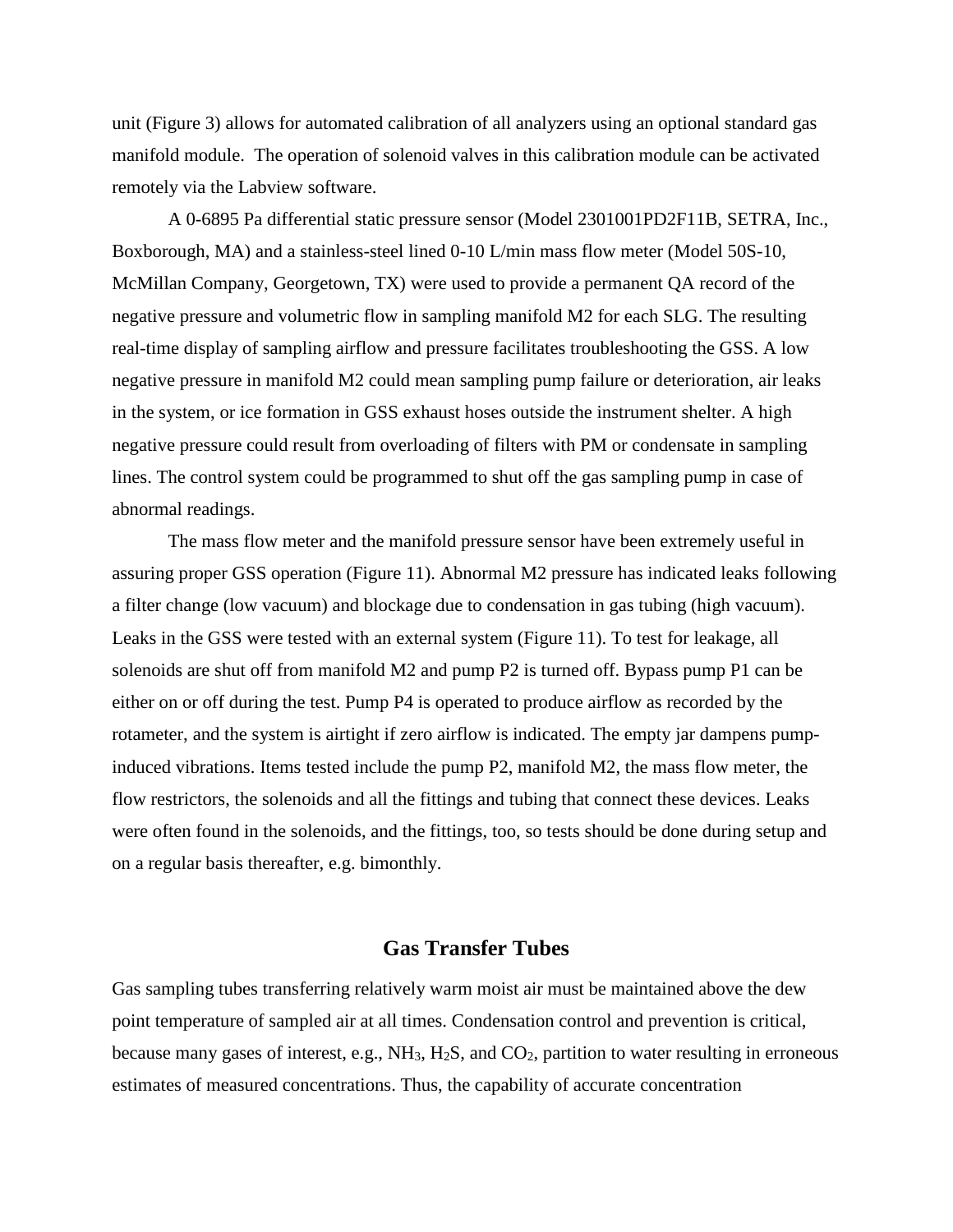measurements with expensive analyzers is in vain if large errors are introduced by condensation. Condensation occur inside tubes at temperatures only a few degrees cooler than air sampled. For example, air at a typical condition of 20ºC and 70% humidity will condense at 14.4°C. Sometimes, indoor humidity and temperature are higher, for example 25ºC and 80% at which condensation will occur if the sampling line is cooled to less than or equal to 21.3ºC. The assumption of well-mixed ventilated space with uniform temperature throughout the space is invalid in a typical livestock building. Many planned and unplanned entries of cold outside air into the building, and cold inside surfaces produce a treacherous minefield for unheated sampling lines in these buildings. The trouble spots include air inlets distributed along the walls and ceiling, leaks through fan backdraft shutters, around doors, windows, and curtains, and through holes in the building envelope created by rodents and building damage and deterioration. Raceway entrances into the barn and into the instrument shelter are points of potential condensation as well as the instrument trailer itself. An electric-powered filtered, positive pressure HVAC system in the instrument shelter (to keep pollutants out) must maintain inside temperature within instruments' operating range and above the dew point of air being sampled to prevent condensation in exposed unheated tubes, especially during the winter when inside relative humidity is high. Cool air from the HVAC system must be directed away from unheated tubing. Shelter temperature should be recorded. The obvious minimum precaution involves heating the bundle of gas tubes in an insulated raceway between the barn and the instrument shelter. The most reliable and risk-free protection involves heating the entire length of all sampling lines, but this can be prohibitively expensive with systems that have a multiplicity of long tubes (Table 2). The strategy taken in these studies was to run the lines through the warmest path between inside air sampling locations and the raceway to the instrument shelter, avoiding cold spots as much as possible.

The gas sampling plan in the APECAB project consists of 10 to 115 m long FEP Teflon tubes (6.4 mm I.D.  $\times$  9.5 mm O.D.) that run from the GSS in the instrument shelter to various sampling locations in the barns (fan exhausts, ventilation inlets, animal zones). Heated sampling tubes are used to prevent condensation where tubes might be exposed to cold ambient air. The APECAB project sites typically use self-regulated heat tape (typically 49 W/m nominal) that is controlled either by the PC or a thermostat. One option is to power the heat tape continually since it is self regulated. However, the CAPESH site uses a non-regulated, custom-built, heat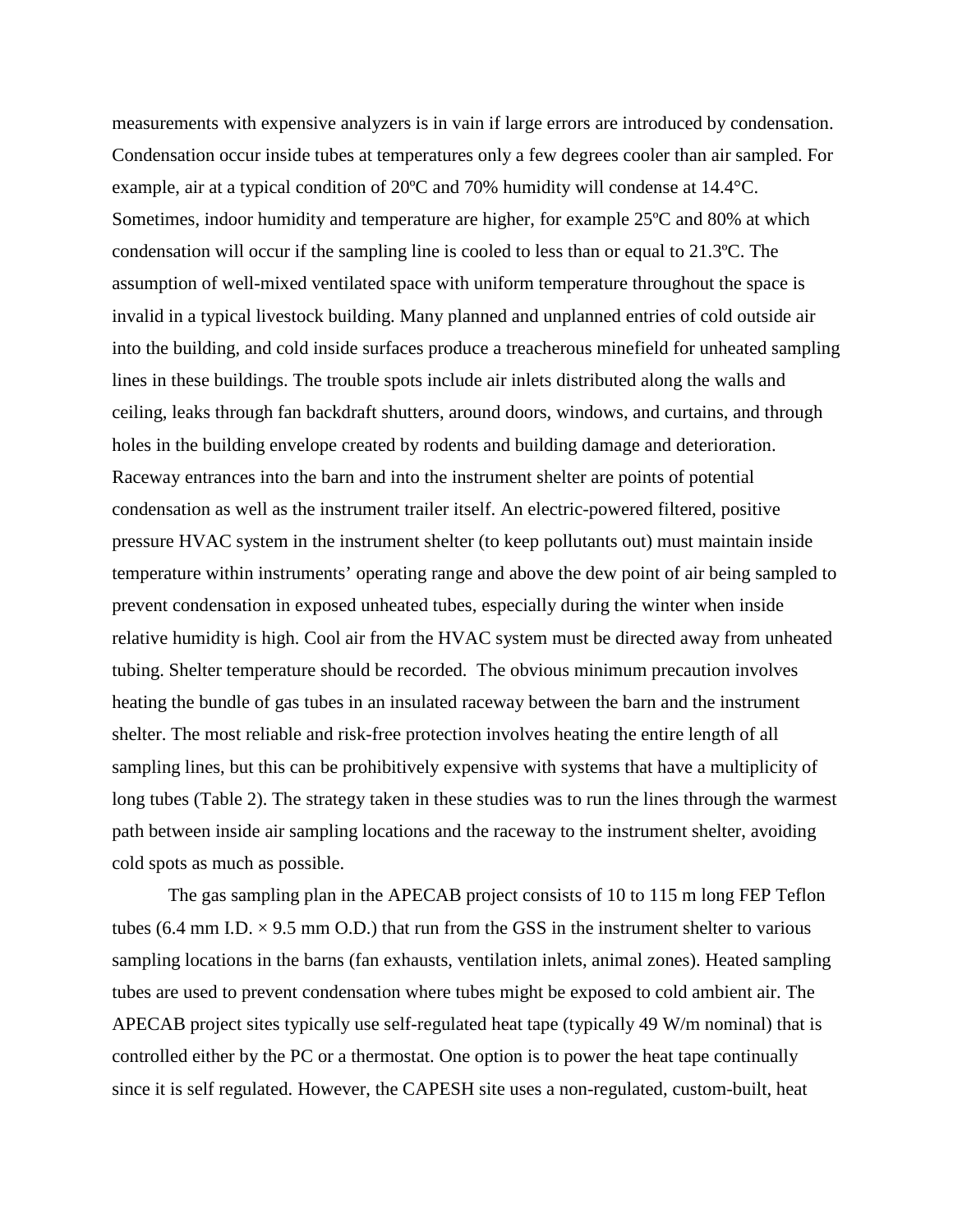tape (39 W/m) wrapped around each tube individually. A capillary tube thermostat protects the circuit from overheating (Figure 5) and a backup thermostat ensures heating in case of PC failure. An autotransformer is also used to reduce the potential heating capacity of an oversized heating system.

#### **Gas Sampling Time**

The sampling time is critical for obtaining quality data. On the one hand, with multipoint sampling, it is most desirable to move through the cycle quickly to sample all locations within a short interval. On the other hand, the analyzers must equilibrate and moving too quickly to analyzing the next location may create a systematic bias to all the data, because analyzers do not have sufficient time to output the actual concentration. Tradeoffs with respect to the response times of the analyzers should be considered when choosing the sampling period, and are dependent on the slowest analyzer. The average of multiple sequential valid readings (one or more) following equilibrium of the analyzer within a sampling period is reported as the concentration for that sampling period. A 10-min sampling period is being used in the APECAB study, but the decision about sampling period is site specific. For example, the sampling period was changed to 60 min in the CAPESH study because waste gutters in the barns are flushed every 30 min for 2 min causing a pronounced peak of H2S and CH4. A 60-min cycle would capture at least one full peak whereas a 10-min cycle with a 9-min equilibrium time would have missed them most of the time. More time is required for the NH3 analyzer to decrease to a low reading, e.g. zero, as compared with the time required to increase to a high reading, e.g. span gas. Thus, a 20-min sampling period is used for the background or background sample in the CAPESH study and the majority of the APECAB sites. Net emissions could be underestimated if ambient samples are biased high due to short sampling periods.

#### **GAS ANALYZERS AND CONCENTRATION MEASUREMENT**

#### **Ammonia**

Ammonia is measured in real time with a chemiluminescence-based NH3 analyzer (Model 17C, Thermal Environmental Instruments (TEI), Franklin, MA). It is a combination NH3 converter and a nitrogen oxides analyzer that is typically used for ambient monitoring but has a range of 1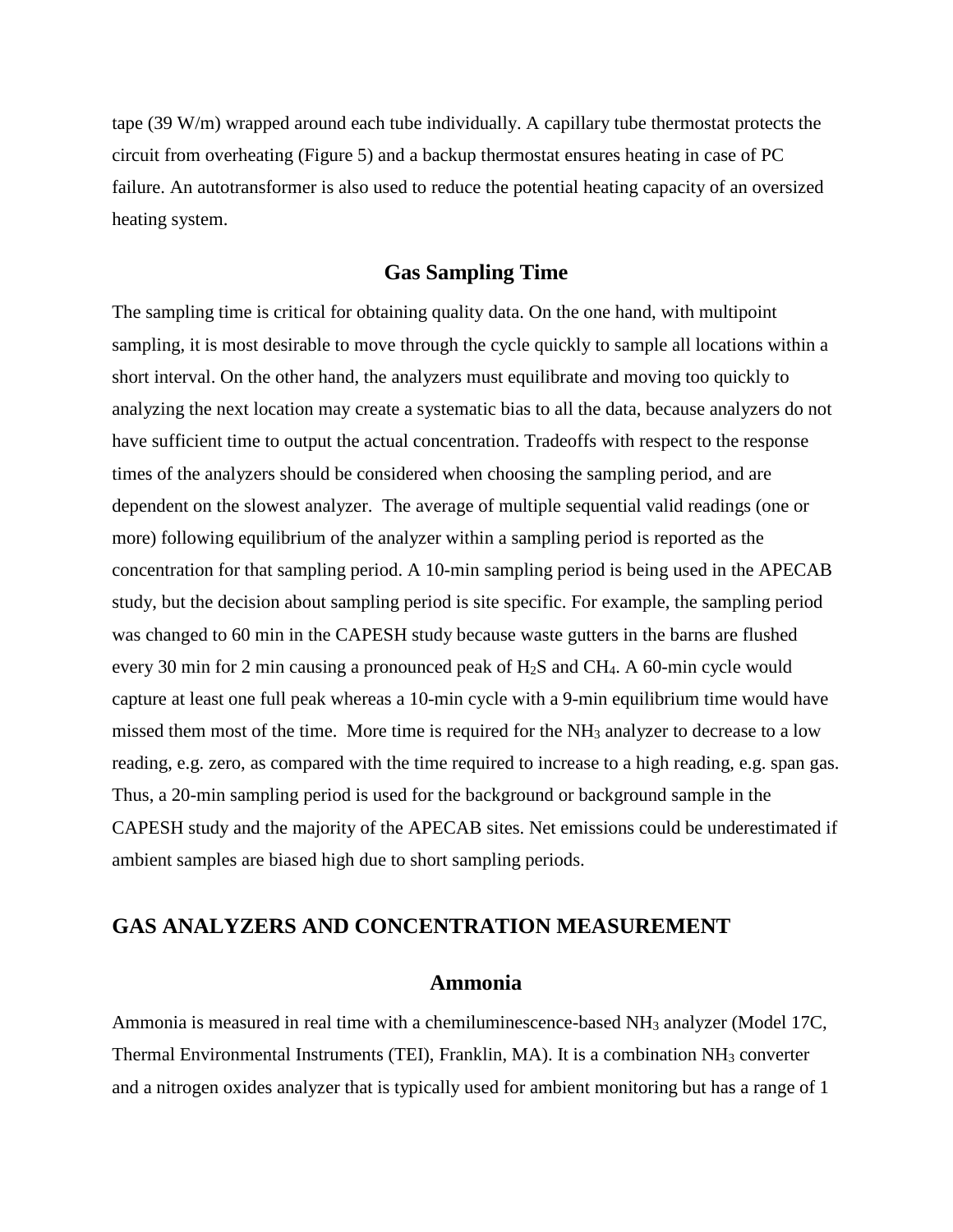ppb to 200 ppm, i.e., capable of measuring the typical concentrations inside animal buildings.<sup>3,15</sup> Besides having an appropriate range for source measurements, the chemiluminescence method was chosen for its stability, reliability, and high precision (0.5% of full scale). The analyzer's full scale is adjusted between 20-200 ppm, depending on maximum levels expected at the building. If NO and  $NO<sub>2</sub>$  measurements are negligible, the analyzer is operated in the total nitrogen  $(N<sub>t</sub>)$ mode to decrease response time and costs of NH<sub>3</sub> scrubber replacements.

Figure 6 shows a 24-hr record of  $NH<sub>3</sub>$  concentrations measured at the CAPESH site. Concentrations measured at these barns typically range from 5 to 35 ppm in exhaust air and less than 0.3 ppm in the ambient air. During the 20-min ambient sampling period, concentrations sometimes decrease even during the last 10 min of each cycle. The relatively long time to completely desorb the previous ammonia sample to zero or near zero concentration is common with chemiluminescence-based ammonia analyzers. The sharp NH<sub>3</sub> concentration decrease at midday is caused by higher airflow.

### **Hydrogen Sulfide**

Hydrogen sulfide is measured in real time with a pulsed fluorescence-based  $SO<sub>2</sub>$  detector (TEI Model 45C) (U.S. EPA. Method EQSA-0486-060) following conversion of the H<sub>2</sub>S to SO<sub>2</sub> by a converter (TEI Model 340). The SO<sub>2</sub> analyzer has a range of 0.01 to 10 ppm, a response time of 60 sec with a 10 sec averaging time, a sample flow rate of 0.5 L/min, a guaranteed precision of 1% of reading or 1 ppb (whichever is greater) and a data averaging time of 60 s. Further details are given elsewhere.<sup>3</sup> Figure 7 provides an example of  $H_2S$  measurement. Sharp peaks in  $H_2S$  up to 1,100 ppb were observed during flushing of under-floor manure gutters using effluent from an anaerobic lagoon. This observation of dynamic changes in concentration is due to a processrelated event is a good illustration of the benefit of real-time vs. integrated sampling. The sharp H2S concentration decrease at midday is caused by higher airflow.

#### **Carbon Dioxide**

Concentrations of  $CO<sub>2</sub>$  are measured using 2,000-ppm and 10,000-ppm photoacoustic infraredbased CO2 analyzers (Model 3600, Mine Safety Appliances, Pittsburg, PA). Whereas the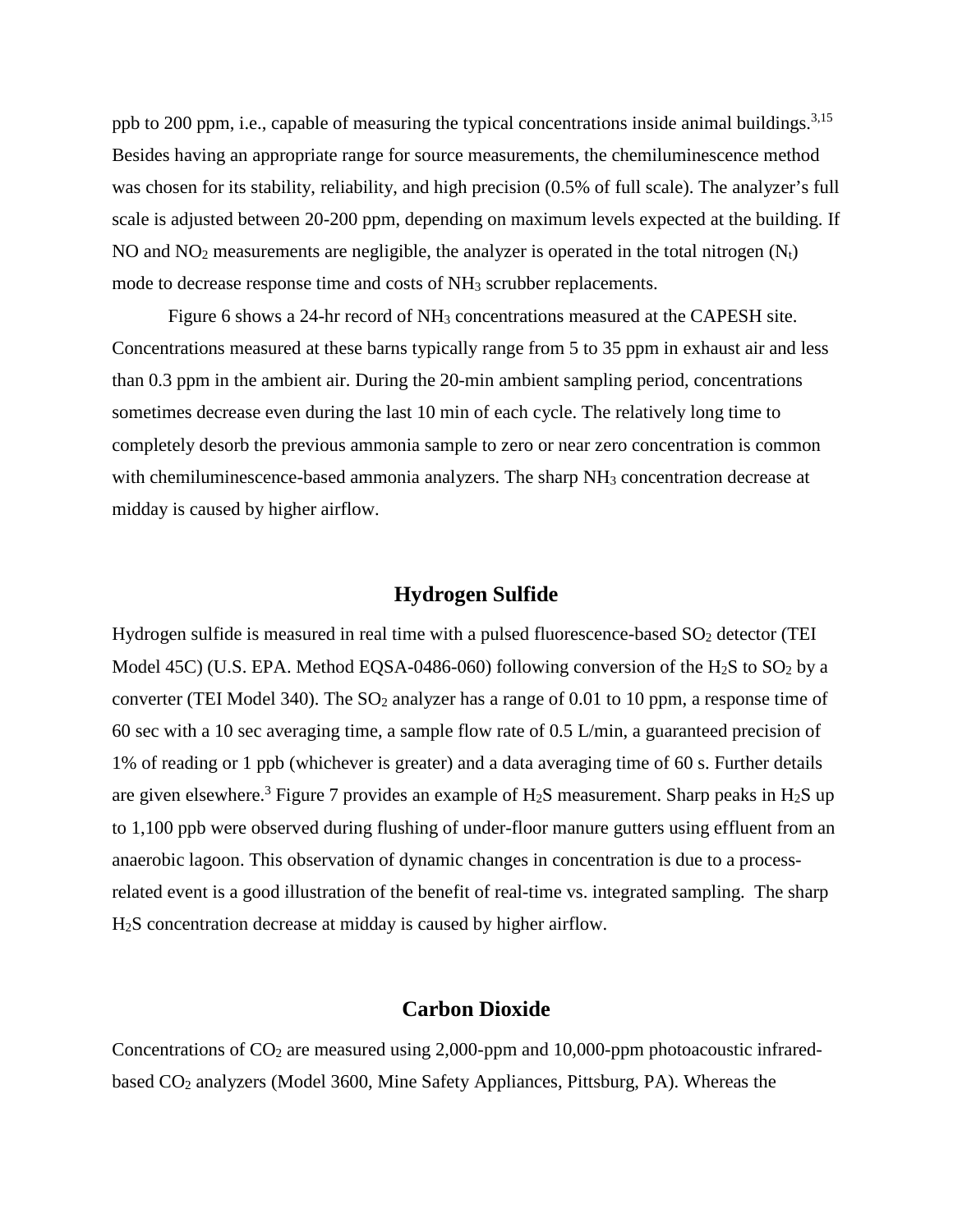CAPESH site has one 10,000-ppm analyzer, the APECAB study uses an additional 2,000-ppm analyzer to increase the sensitivity of measurements in the lower concentration range. The sensor utilizes dual frequency photoacoustic infrared absorption and is corrected for water vapor content. The guaranteed precision of this analyzer is  $\pm 2\%$  of full scale and the sample flow rate is about 1.0 L/min. A bubbler is needed in-line from the calibration cylinder to add the needed moisture for stable operation of the analyzer during calibration. The sharp  $CO<sub>2</sub>$  concentration decrease at midday is caused by higher airflow. Carbon dioxide concentrations measured at the CAPESH site on November 8, 2002. The 60 and 20 indicate the sampling periods in minutes.

#### **Methane and Total Non-Methane Hydrocarbon Analysis**

The CH4 and the total NMHC concentrations are determined in real-time using a back-flush GC system with a flame ionization detector (TEI Model 55C) in accordance with U.S. EPA Reference Method 25. It is an automated batch analyzer that repeatedly collects and analyzes small amounts of the sample stream drawn in by the pump. The instrument has a sensitivity of 75.1  $\mu$ g/m<sup>3</sup> of NMHC as propane. The CH<sub>4</sub>/NMHC analyzer uses a two-point calibration that utilizes a zero and a span. Zero readings are taken at times when no hydrocarbons are expected to elute from the column during the span gas calibration. The analyzer can be programmed for automatic calibrations, e.g. 7:30 a.m. daily at the CAPESH site by connecting a span gas to the analyzer's internal calibration circuit. If the NMHC compound used in calibration is hexane and other compounds are measured, instrument readings will not be a direct measurement of concentration in ppm. This problem can be addressed by expressing concentrations in ppmc rather than ppm. The concentration in ppmc is calculated by multiplying the concentration in ppm by the number of carbon atoms per molecule in the span gas. A response factor is a linear coefficient that adjusts the instrument reading according to an experimentally determined relationship between the calibration gas and the compound being sampled.

Figures 9 and 10 show 24-hr records of CH4 and NMHC concentrations from the CAPESH site, respectively. The CH4 concentrations ranged from about 5 to 60 ppm in exhaust air and were highly correlated with flushing events. Ambient concentrations and were less than 3 ppm. Relatively low concentrations are expected in a building with frequent flushing of manure. The NMHC concentrations ranged from 10 to 300 ppbc with an unexplained peak of 1,100 ppbc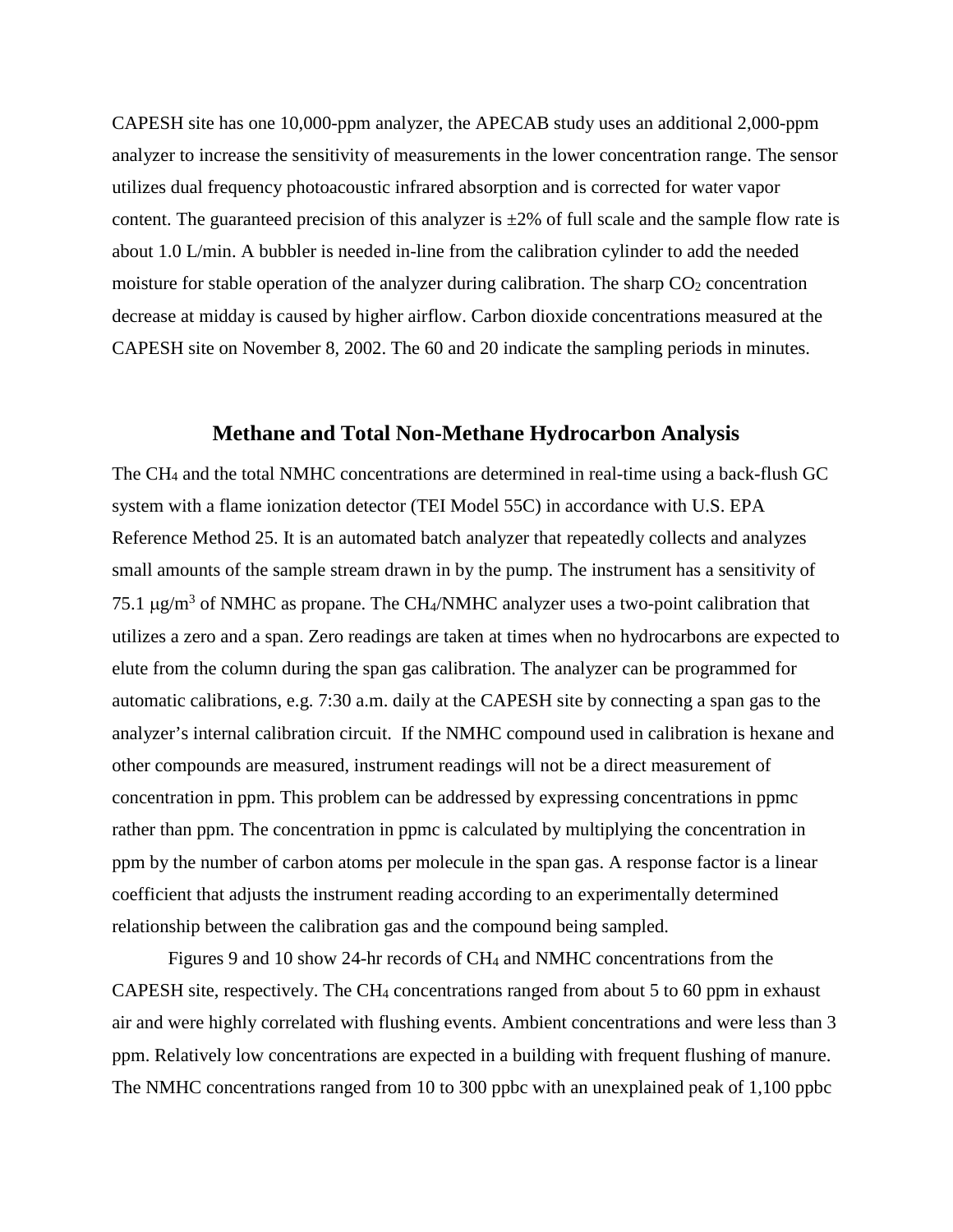in Barn 7. Automatic calibration of the analyzer with 2.03 ppmc hexane occurred at 7:30 a.m. To avoid possible interference from oxygen, the methane span concentration should never be less than about 1.5 ppm. And to obtain good calibration repeatability, the concentration of NMHC concentrations may be above 0.5 ppmc. As a general rule, the instrument is accurate to  $\pm 2\%$  at sample concentrations ranging between 20% and 120% of the span concentrations.

#### **Quality Assurance and Quality Control**

Calibration of analyzers assures data quality and provides information about characteristics of the devices, such as response, drift, linearity, stability, and precision. For example, the difference between known NH<sub>3</sub> concentrations and NH<sub>3</sub> analyzer outputs guides the adjustment of system hardware or software, or the correction of concentration data during data processing.<sup>3,16</sup> During calibrations, gas analyzers operate in their normal sampling mode, and calibration gas passes through as much of the sample probe and sample-handling system as is practicable.<sup>18</sup> It is not always practicable to calibrate the instrument by introducing calibration gases directly into a remote sampling probe.<sup>18</sup> The measurement system in this study includes the analyzer, an external GSS, and an array of long sampling lines with filtered probes on the end of each line. A schematic of an NH3 measurement system, Figure 11, shows that calibration gases can be introduced into this measurement system at points A, B, C or D.

To determine analyzer performance, a multipoint calibration of the gas analyzers is conducted at A in triplicate using either a series of gas cylinders, or with a precision gas mixing and dynamic dilution system (Model 4040, Environics, Inc., Tolland, CT) to provide a series of concentrations that spans the expected range of the target analyte. The calibrations are conducted at the beginning of the project and following long interruptions in service or analyzer malfunction. The maximum gas concentration in the series is preferably between 70 and 200% of expected concentration levels. Alternatively, the calibration gas can be introduced at points B, C or D for the calibrations. However, more calibration gas is required because the flow rate of the external gas sampling system is 4.0 L/min as compared with 0.6 L/min. Multipoint calibration of the NH3, H2S, and CO2 analyzers and the least squares regression line are used to convert the analog output (VDC) of the analyzer to engineering units (ppb).

Routine zero and span checks are conducted every 1 to 7 d by introducing calibration gases into the probe manifold M2 (point B). The calibration gas introduced at B flows through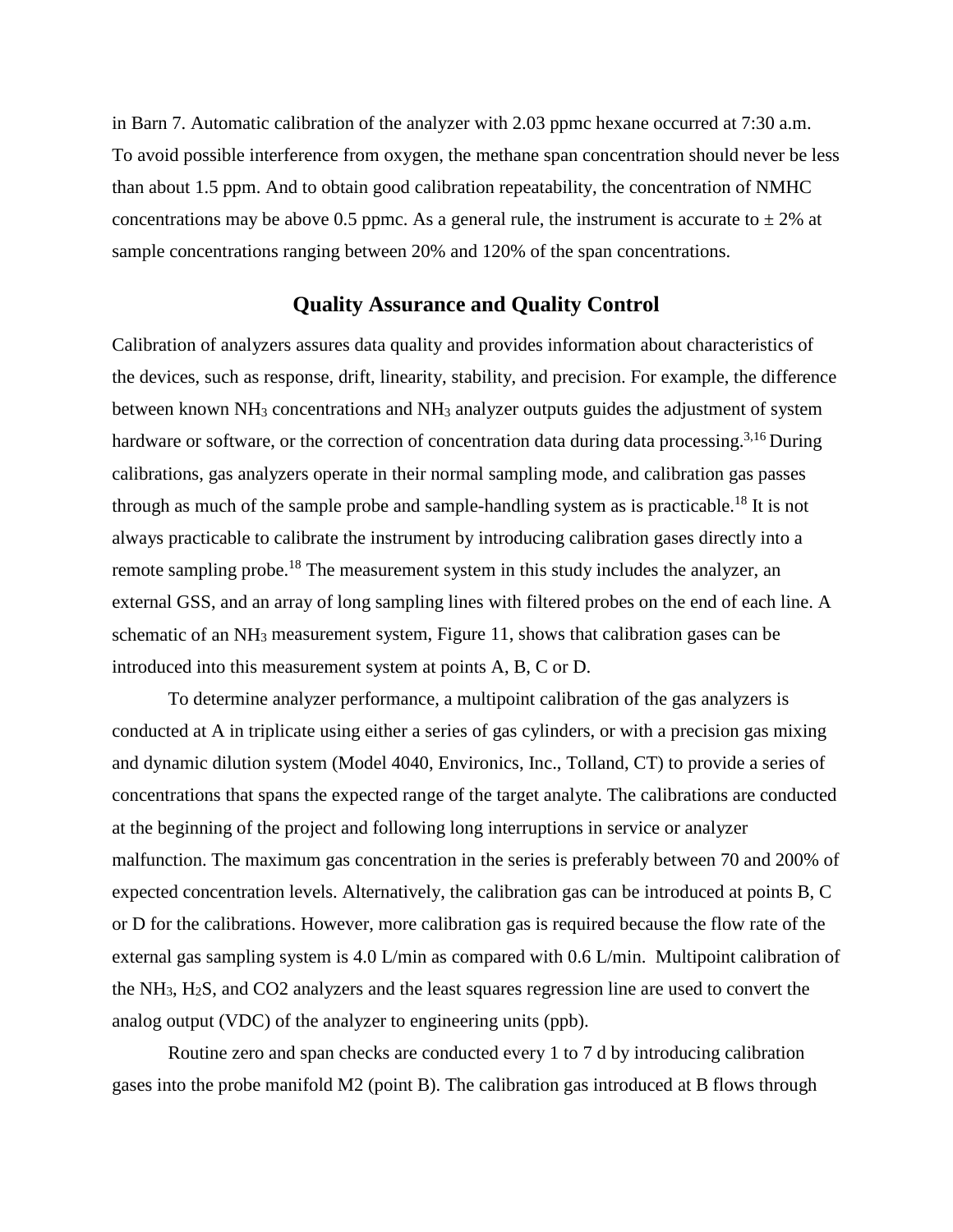the GSS except for the solenoids that receive the gas from the sampling tubes (Figure 11). In the CAPESH study, a 5.0-L/min, 6-port diluter allows computer-controlled calibrations and programmable gas concentrations. A 6-port manifold directs the diluter output to point A, B, C or D. Figure 12 shows an example of zero and span checks of gas analyzers at point D at the Missouri site. A bubbler was not used during the calibration shown in Figure 12 causing a downward drift after equilibrium was attained.

Another calibration technique used in the APECAB project is the introduction of calibration gas into one of the sampling lines (Figure 11). This method requires one manual 3 way valve and a bubbler. The manual 3-way valve is placed in a sample line where it enters the instrument shelter before the solenoid. This 3-way valve either allows flow from the barn or from gas cylinders. The bubbler indicates adequate bypass flow and provides moisture needed for stable calibration of the  $CO<sub>2</sub>$  analyzer. Tubing is manually connected to the required gas cylinder. A bypass vent for excess flow is required in each case. The sample probe itself if the bypass for points C and D. With a diluter flow of 5 L/min and a sampling flow rate of 4 L/min, 1.0 L/min flows from the point of injection out through the sampling probe. The bypass flow is checked at the probe with a flow meter to verify sufficient bypass flow. At point B, one of the solenoids is opened to create a bypass back through a sampling line. A small manifold M4 is used for point A calibrations. To assist in data processing, a flag indicating calibration time is recorded by the data acquisition program. This flag activates when the DAQ software goes into the calibration mode, either automatically or manually. Bimonthly, in the APECAB project, a bag of calibration span gas and a bag of zero gas are manually introduced into the filtered end of a sampling tube (point D in Figure 11). The results are compared with calibration at point B. If the difference in span concentration between points B and D is more than 5%, then maintenance is needed to correct the problem.

The NH3 analyzer is challenged with zero air, an NH3 span gas (dual-certified by NISTtraceable gravimetric formulation and analysis based on vendor reference standard), and a NISTtraceable NO span gas. The  $NH<sub>3</sub>$  calibration is conducted every 1 to 7 d whereas the NO calibration is conducted every 1 to 3 mo as a maintenance check to calculate converter efficiency. The H<sub>2</sub>S analyzer is challenged with zero air, a known concentration of H<sub>2</sub>S span gas (weekly) and a known concentration of sulfur dioxide  $(SO<sub>2</sub>)$  span gas (every 1 to 3 mo). The H<sub>2</sub>S and  $SO<sub>2</sub>$  calibration gases are certified with NIST-traceable analyses. For the NMHC analysis,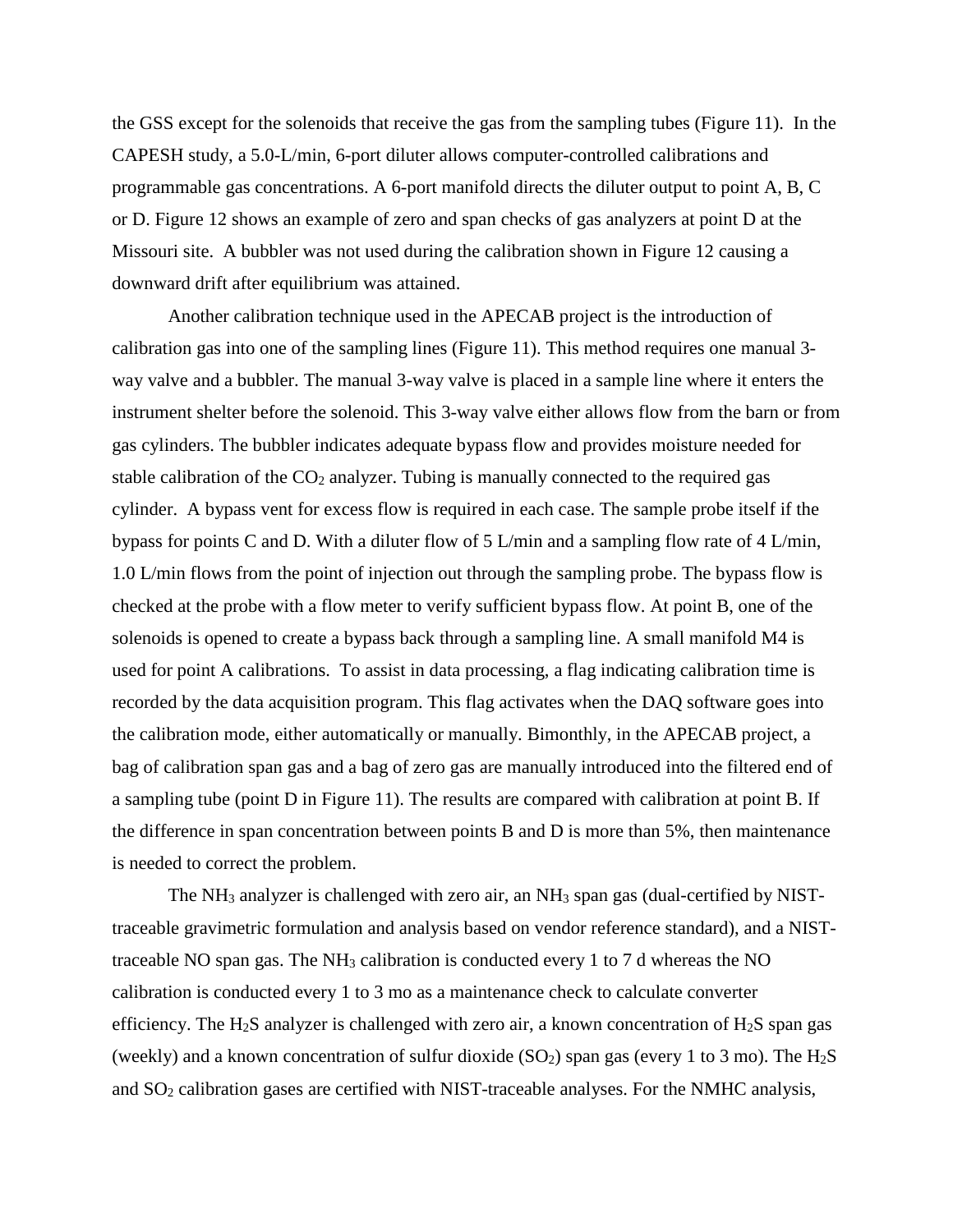selection of an appropriate calibration gas is critical for obtaining an accurate measure of the total NMHC. Because the response of the FID is different per unit mass of carbon, the response of the gas used to calibrate it should be as close as possible to the response of the NMHCs being measured. N-hexane (2.0 ppm) was selected as the most appropriate calibration gas in the CAPESH study. The  $CO<sub>2</sub>$  analyzer is challenged with zero air with 2.5% methane and a known concentration of NIST-traceable  $CO<sub>2</sub>$  span gas.

#### **Gas Density Measurements**

The temperature and humidity of exhaust air along with barometric pressure are needed for accurate volume correction to standard conditions. Copper-constantan thermocouples (Type T) are used to sense temperature at the exhaust sampling points. Thermocouples are calibrated before and after the 15 month collection period with spot checks of each sensor every three months using a constant-temperature bath. An electronic RH/temp transmitter (Model HMW61, Vaisala, Woburn, MA) housed in a NEMA 4 enclosure will monitor temperature and relative humidity at a representative exhaust location in each building. This RH/temp transmitter uses a HUMICAP sensor unit with  $\pm 2\%$  accuracy between 0 and 90% RH and  $\pm 3\%$  accuracy between 90 and 100% RH.

A water bath and two precision ASTM mercury-in-glass thermometers (-8 to 32 °C and 25 to 55 °C, 0.1 °C precision) is used for calibration with water baths. A salt calibrator kit (Model MK1520000A01000, Vaisala, Woburn, MA) is used to calibrate the capacitance-type rh/temp sensors prior to commencing the study, and every three months thereafter. A portable RH/temp probe (Model HMP46, Vaisala, Woburn, MA) with an indicator (Model HM141, Vaisala, Woburn, MA) is used as a NIST-transfer device to check the RH/temp transmitters and the thermocouples every three months. Atmospheric pressure is monitored with a barometric pressure transducer and compared with that measured by the nearest weather station.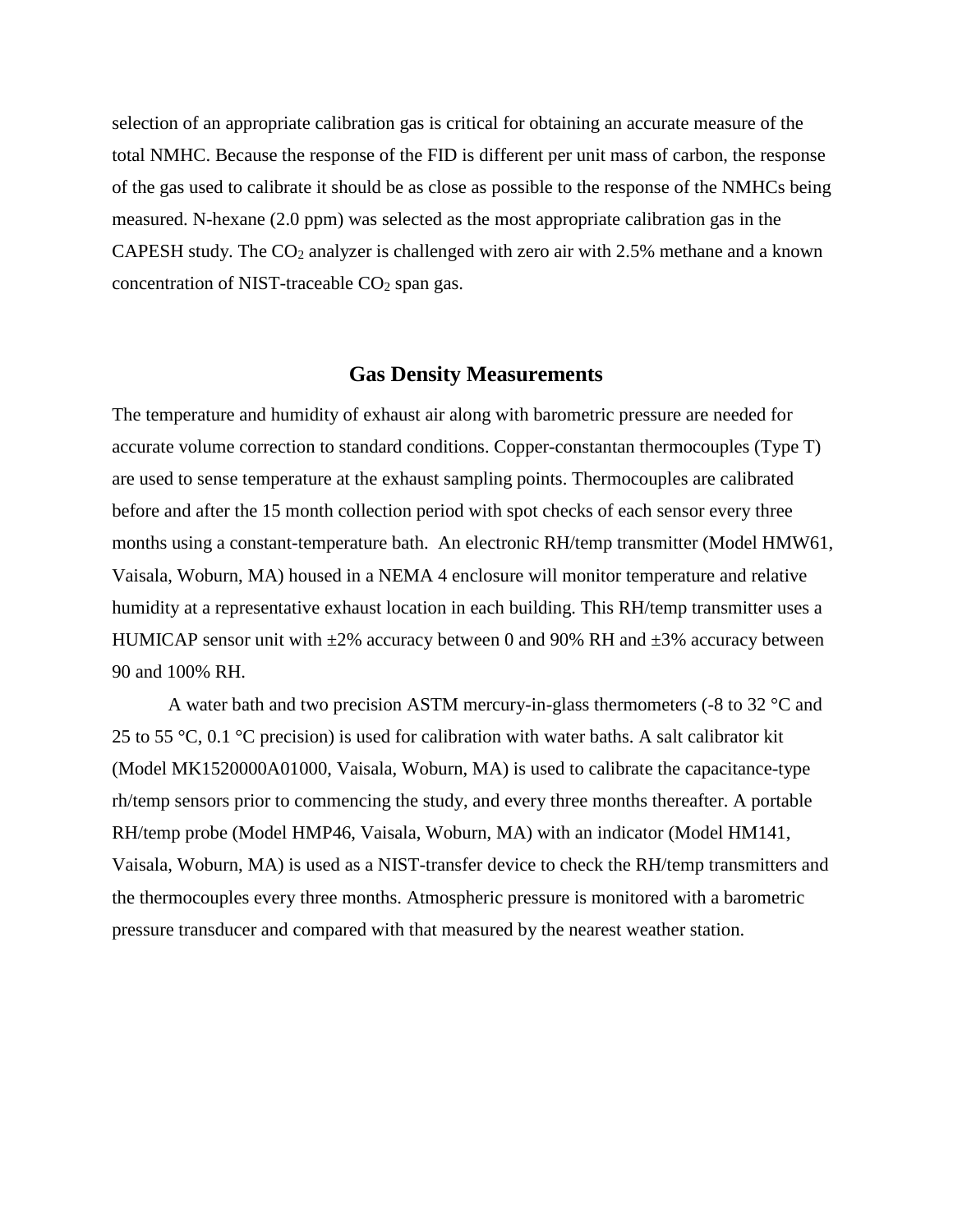### **CONCLUSIONS**

Gas concentration measurements at animal buildings faces many technical and management challenges. A comprehensive measurement system described in this paper consists of sampling probes at different locations, an external gas sampling system, various measurement instruments, and a computer-based controller. Operation of such a system and each of its components are exposed to many sources of errors. Concentration calculation and conversion also depend on reliable temperature and pressure data. A quality assured gas concentration measurement is subject to limitations of currently available technologies, materials and budget. However, careful design of the system, selection of quality materials, and regular and effective maintenance and calibration minimizes the errors. Quality assurance and quality control throughout each stage of the research is critical for research management to achieve data quality objectives.

### **ACKNOWLEDGMENTS**

Support from the U.S. Department of Agriculture, the U.S. Environmental Protection Agency, and Premium Standard Farms is acknowledged. The contributions of Rob Dobson, Sustainable Environmental Solutions, Bruce Harris, U.S.E.P.A., and Cary Secrest, U.S.E.P.A. are acknowledged for their contributions to the development of the quality assurance project plan.

### **ABBREVIATIONS AND ACRONYMS**

|  | $APECAB$ = study entitled "Air Pollutant Emissions from Confined Animal Buildings" |  |  |  |  |  |  |  |
|--|------------------------------------------------------------------------------------|--|--|--|--|--|--|--|
|--|------------------------------------------------------------------------------------|--|--|--|--|--|--|--|

- $CAPESH = study$  entitled "Control of Air Pollutant Emissions from Swine Housing"
- $CEM =$  continuous emission monitoring
- FEP  $=$  grade of Teflon
- $GSS$  = gas sampling system
- $NMHCs = non-methane hydrocarbons$
- $PFA$  = grade of Teflon
- $QA = \text{quality}$  assurance
- $QC = quality control$
- $SLG$  = sampling location group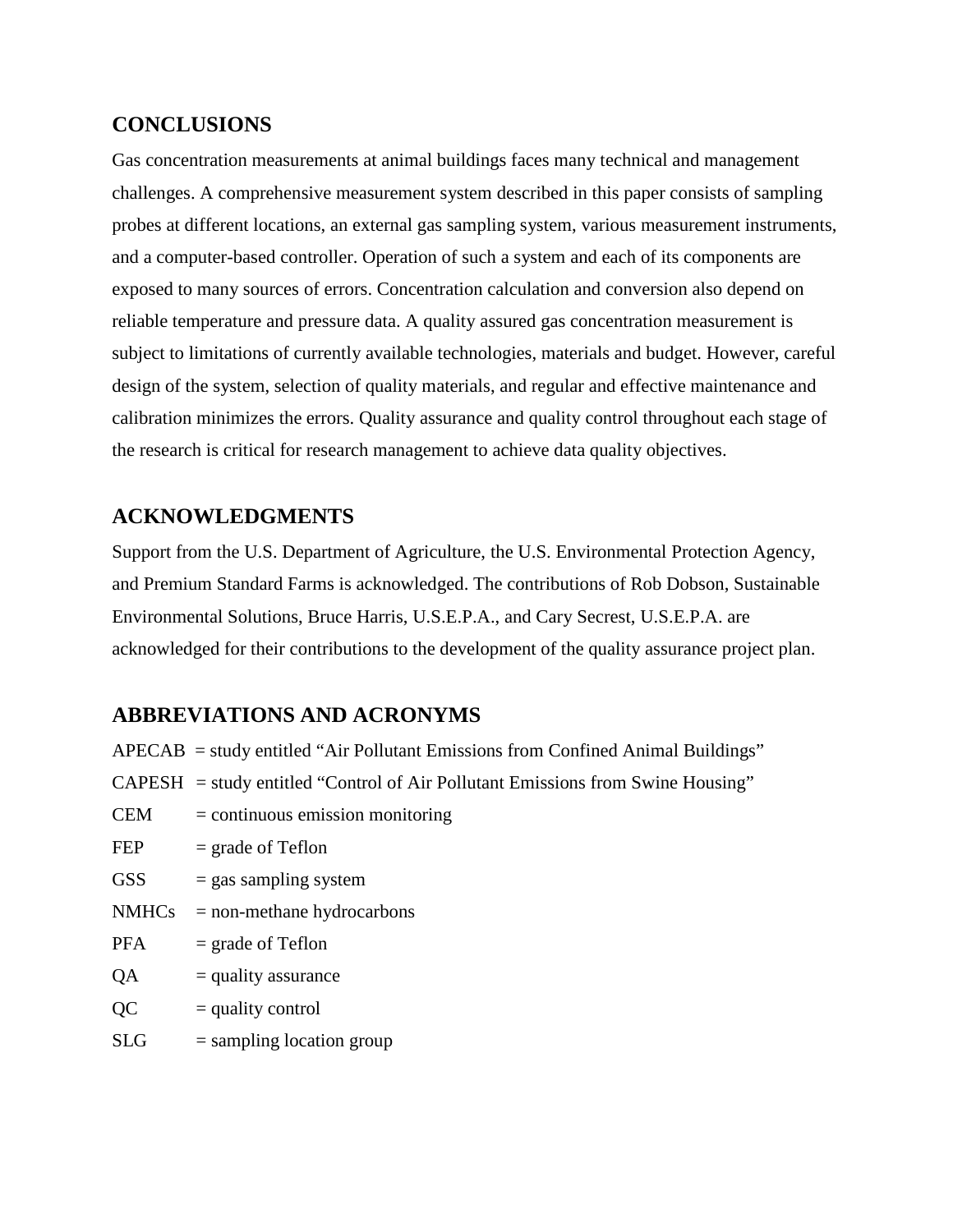#### **REFERENCES**

- 1. National Research Council of the National Academies. Air Emissions from Animal Feeding Operations: Current Knowledge, Future Needs. Board on Agriculture and Natural Resources, Board on Environmental Studies and Toxicology, The National Academies Press, Washington, D.C. 2003.
- 2. Phillips, V. R.; Scholtens, R.; Lee, D. S.; Garland, J. A.; Sneath, R. W. A review of methods for measuring emission rates of ammonia from livestock buildings and slurry manure stores, Part 1: assessment of basic approaches. *J. Agric. Engng Res.* **2000**, *77*, 355-364.
- 3. Heber, A. J.; Ni, J. Q.; Haymore, B. L.; Duggirala, R. K.; Keener, K. M. Air quality and emission measurements methodology at swine finish buildings. *Transactions of the ASAE.* **2001**, *44*, 1765-1778.
- 4. Berckmans, D.; Ni, J. Q. Field test installation for on-line continuous measurement of total ammonia emission from animal houses. *In Proceedings of the International Conference for Agricultural Machinery & Process Engineering*: *Seoul, Korea, 1993*; Vol. 2, pp 393-402.
- 5. Hartung, E.; Jungbluth, T.; Büscher, W. [Reduction of Ammonia and Odor Emissions from a](http://asae.frymulti.com/request2.asp?JID=3&AID=2302&CID=t2001&v=44&i=1&T=1)  [Piggery with Biofilters.](http://asae.frymulti.com/request2.asp?JID=3&AID=2302&CID=t2001&v=44&i=1&T=1) *Transactions of the ASAE.* **2001**, *44*, 113-118.
- 6. Ni, J. Q.; Heber, A. J. Sampling and measurement of ammonia concentrations at animal facilities – a review. *In Proceedings of the ASAE Annual Int. Meeting*; ASAE paper number 01-4090: Sacramento, California, 2001; pp 1-34.
- 7. Heber, A. J.; Duggirala, R. K.; Ni, J. Q.; Spence, M. L.; Haymore, B. L.; Adamchuk, V. I.; Bundy, D. S.; Sutton, A. L.; Kelly, D. T.; Keener, K. M. Manure treatment to reduce gas emissions from large swine houses. *In International Symposium on Ammonia and Odour Control from Animal Production Facilities*; Voermans, J. A. M., Monteny, G. J., Eds.; NVTL, PO-Box 83, 5240 AB Rosmalen, The Netherlands: Vinkeloord, The Netherlands, 1997; Vol. II, pp 449-458.
- 8. Heber, A. J.; Ni, J.-Q.; Haymore, B. L.; Duggirala, R. K.; Diehl, C. A.; Spence, M. L. Measurements of gas emissions from confined swine buildings. I*n Proceedings of ASAE Annual Int. Meeting*; ASAE paper number 98-4058: Orlando, Florida, 1998; pp 1-40.
- 9. Heber, A. J.; Ni, J. Q.; Lim, T. T.; Diehl, C. A.; Sutton, A. L.; Duggirala, R. K.; Haymore, B. L.; Kelly, D. T.; Adamchuk, V. I. Effects of manure additive on the reduction od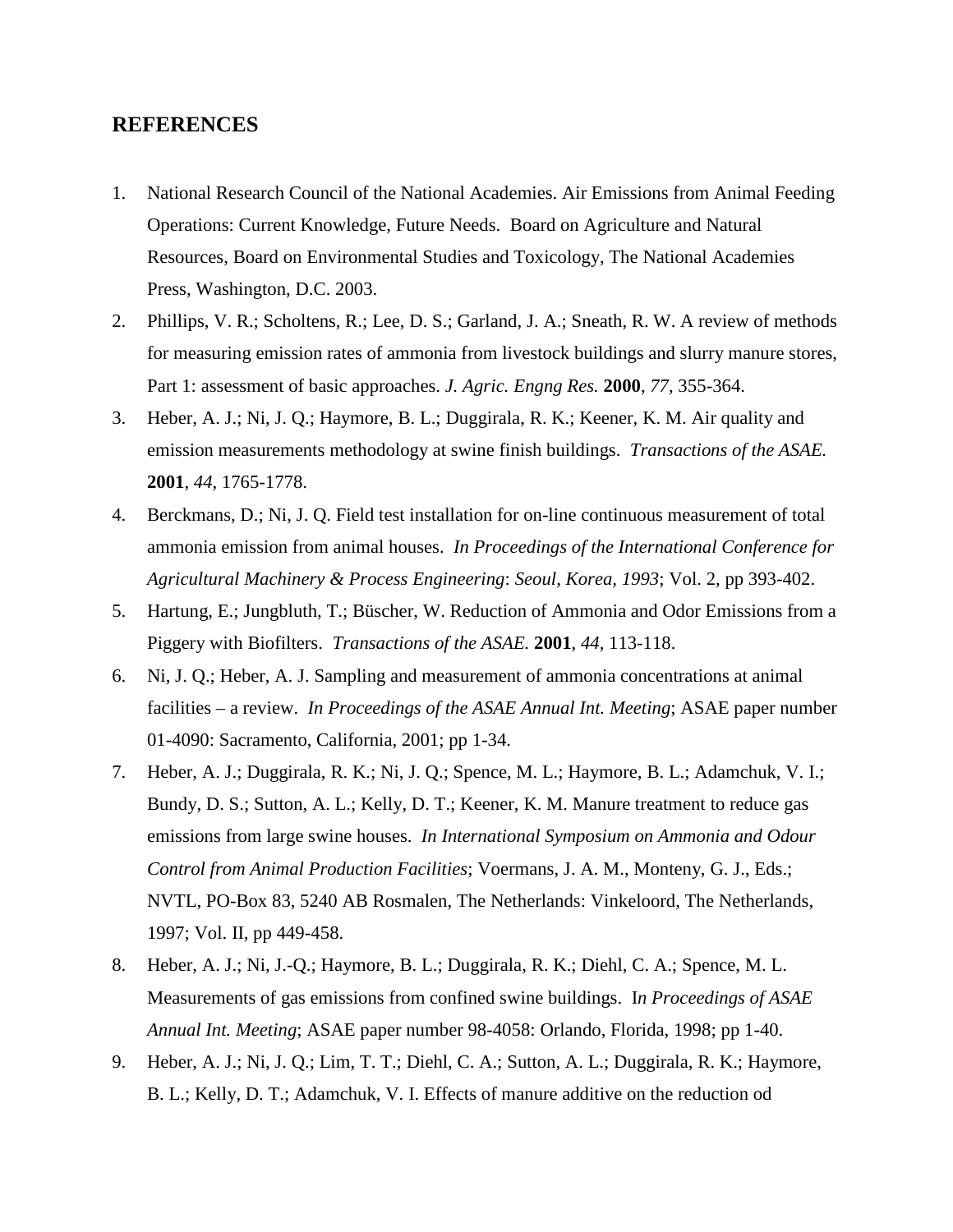ammonia emissions from large swine finishing buildings. *Transactions of the ASAE.* **2000**, *43*, 1895-1902.

- 10. Lim, T. T.; Heber, A. J.; Ni, J.-Q.; Diehl, C. A. *In Proceedings of the ASAE/CSAE-SCGR Annual International Meeting*; ASAE paper number 99-4130: Toronto, Ontario Canada, 1999; pp 1-10.
- 11. Ni, J. Q.; Heber, A. J.; Diehl, C. A.; Lim, T. T. Ammonia, hydrogen sulfide, and carbon dioxide release from pig manure in under-floor dip pits. *J. Agric. Engng Res.* **2000**, *77*, 53- 66.
- 12. Ni, J. Q.; Heber, A. J.; Lim, T. T.; Diehl, C. A.; Duggirala, R.; Haymore, B. L. Summertime concentrations and emissions of hydrogen sulfide at mechanically-ventilated swine finishing buildings. *Transactions of the ASAE.* **2002**, *45*, 193-199.
- 13. Ni, J. Q.; Heber, A. J.; Lim, T. T.; Diehl, C. A.; Duggirala, R. K.; Haymore, B. L.; Sutton, A. L. Ammonia emissions from a large mechanically-ventilated swine building during warm weather. *J. Environ. Qual.* **2000**, *29*, 751-758.
- 14. Hartung, E. In *ASAE Annual Int. Meeting*; ASAE paper number 02-4098: Chicago, Illinois, 2002.
- 15. Phillips, V. R.; Lee, D. S.; Scholtens, R.; Garland, J. A.; Sneath, R. W. A Review of Methods for measuring Emission Rates of Ammonia from Livestock Buildings and Slurry or Manure Stores, Part 2: monitoring Flux Rates, Concentrations and Airflow Rates*. J. Agric. Engng Res.* **2001**, *78*, 1-14.
- 16. van 't Klooster, C. E.; Heitlager, B. P. *Measurement systems for emissions of ammonia and other gasses at the Research Institute for Pig Husbandry*. Research Institute for Pig Husbandry, The Netherlands, 1992.
- 17. U.S. Environmental Protection Agency "Quality Assurance Handbook for Air Pollution Measurement Systems, Volume II: Part 1: Ambient Air Quality Monitoring Program Quality System Development," U.S. Environmental Protection Agency. Office of Air Quality Planning and Standards: Research Triangle Park, NC. 1998.
- 18. U.S. Environmental Protection Agency. Code of Federal Regulations, Title 40, Part 60, Appendix A. Method 25A: Determination of total gaseous organic concentrations using a flame ionization analyzer. US Government Printing Office, Washington, DC. 1997.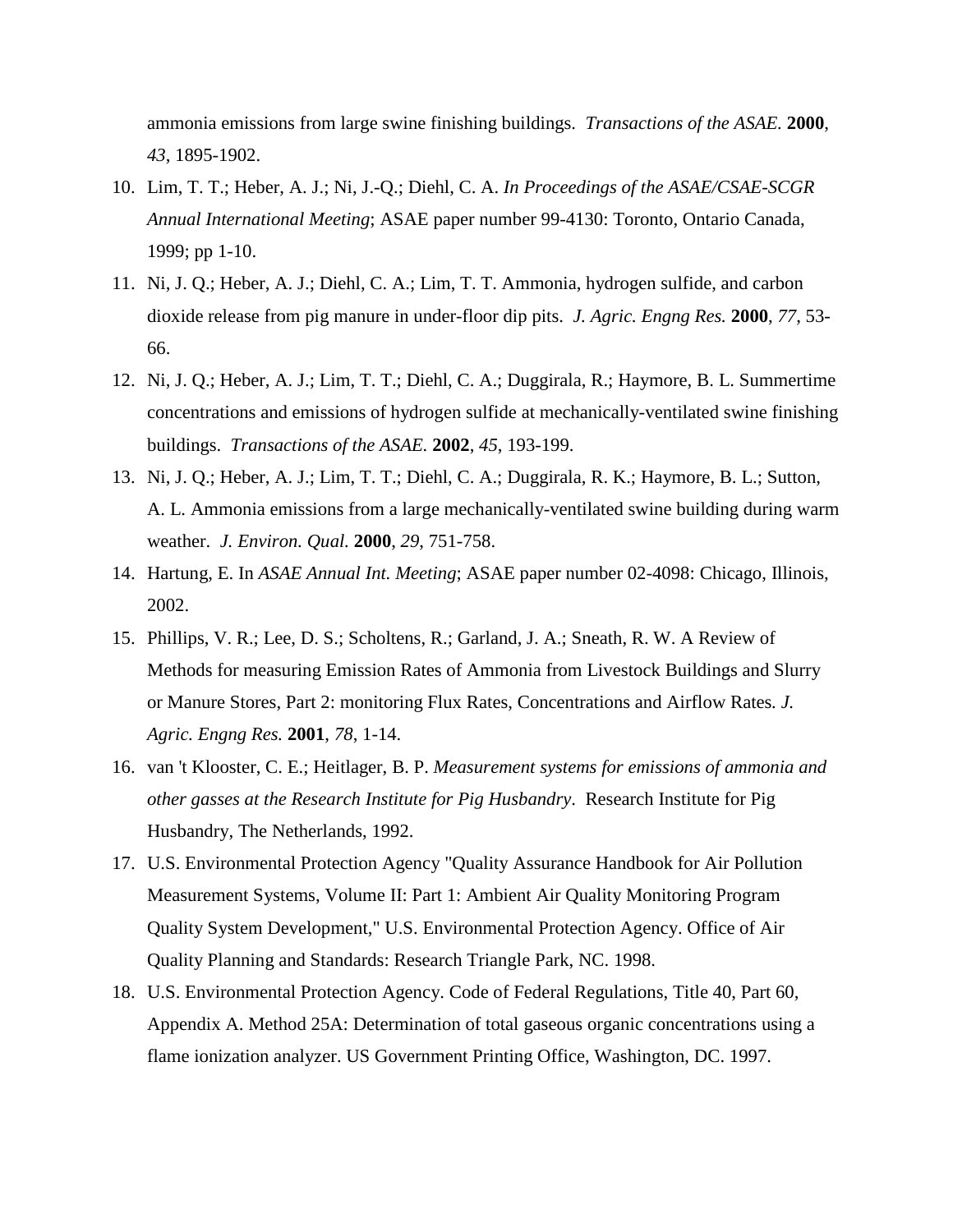### **ABOUT THE AUTHORS**

Dr. Albert J. Heber, Dr. Ji-Qin Ni, and Dr. Teng T. Lim are a professor, research associate, and postdoctoral fellow at the Purdue University, respectively. Dr. Amy Millmier is the Extension Assistant Professor at the University of Missouri. Dr. Jacek A. Koziel is an assistant professor at the Texas Agricultural Experiment Station. Pei-Chun Tao is a graduate student at Purdue University. Dr. David B. Beasley is a professor at the North Carolina State University. Dr. Steven Hoff is an associate professor at the Iowa State University. Dr. Larry D. Jacobson is a professor at the University of Minnesota. Dr. Yuanhui Zhang is an associate professor at the University of Illinois at Urbana Champaign. Drs. Heber and Jacobson serve as the APECAB project director and technical director, respectively. Dr. Heber serves as the CAPESH project director. More information about the APECAB project can be found at: [http://manure.coafes.umn.edu/apecab/index.html.](http://manure.coafes.umn.edu/apecab/index.html)

Al….please check the titles and the info for accuracy.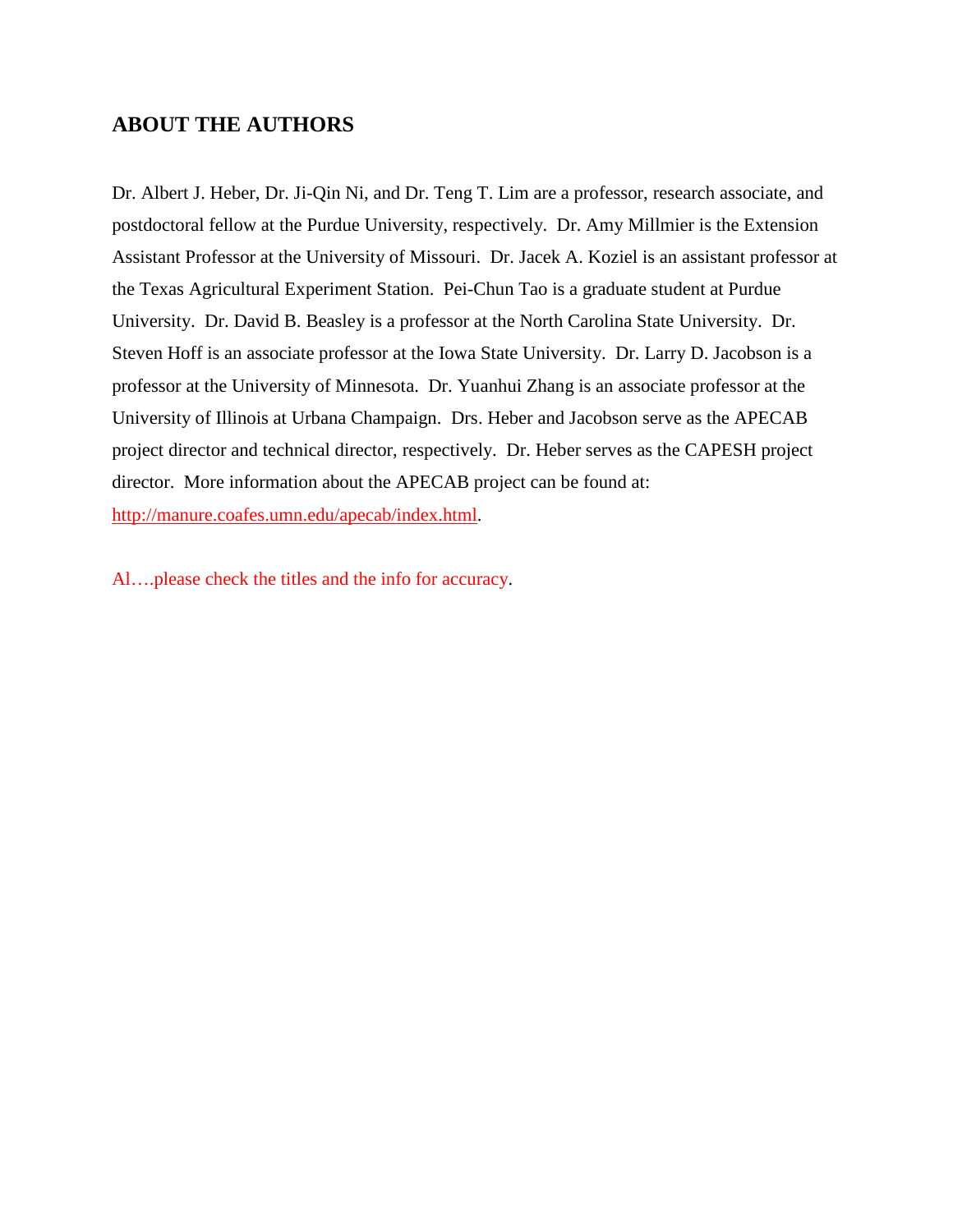## **TABLES**

**Table 1**. Potential errors of gas concentration measurement inside livestock buildings and possible solutions.5

| Sources of errors              | <b>Causes or Solutions</b>                                        |
|--------------------------------|-------------------------------------------------------------------|
| Diurnal variation              | Repeated measurements over 24 hr                                  |
| Seasonal variation             | Long-period tests across seasons                                  |
| Spatial variation              | Sample at multiple locations                                      |
| Adsorption and desorption      | Reduce wetted surface areas. Use bypass pumping. Use Teflon.      |
| Condensation in sample lines   | Keep sample transfer lines above dew point temperature            |
| Leaks in sampling system       | Conduct leak tests and eliminate leaks                            |
| Dust in sampling system        | Filter dust at sampling probe and sampling line inlet             |
| Human operational errors       | Proper training, oversight and standard operating procedures,     |
| during operation               | record keeping                                                    |
| Calibration gas                | Select reliable gas provider, dual analysis, and internal checks  |
| Calibration procedure          | Input gas at sample probe in replicated multipoint calibrations   |
| Poor sensitivity and precision | Proper calibration and maintenance                                |
| Poor frequency response        | Proper selection, calibration and maintenance of analyzers        |
| Interferences of other gases   | Analyzer selection and calibration, filtration of undesired gases |
| and particles                  |                                                                   |
| Operation of measurement       | Human errors                                                      |
| Temperature data               | Use accurate sensors. Conduct scheduled calibrations              |
| Atmospheric pressure data      | Use accurate sensors. Conduct scheduled calibrations              |
| Data rounding                  | Increase resolution of recorded data                              |

Adapted from Ni and Heber<sup>5</sup>.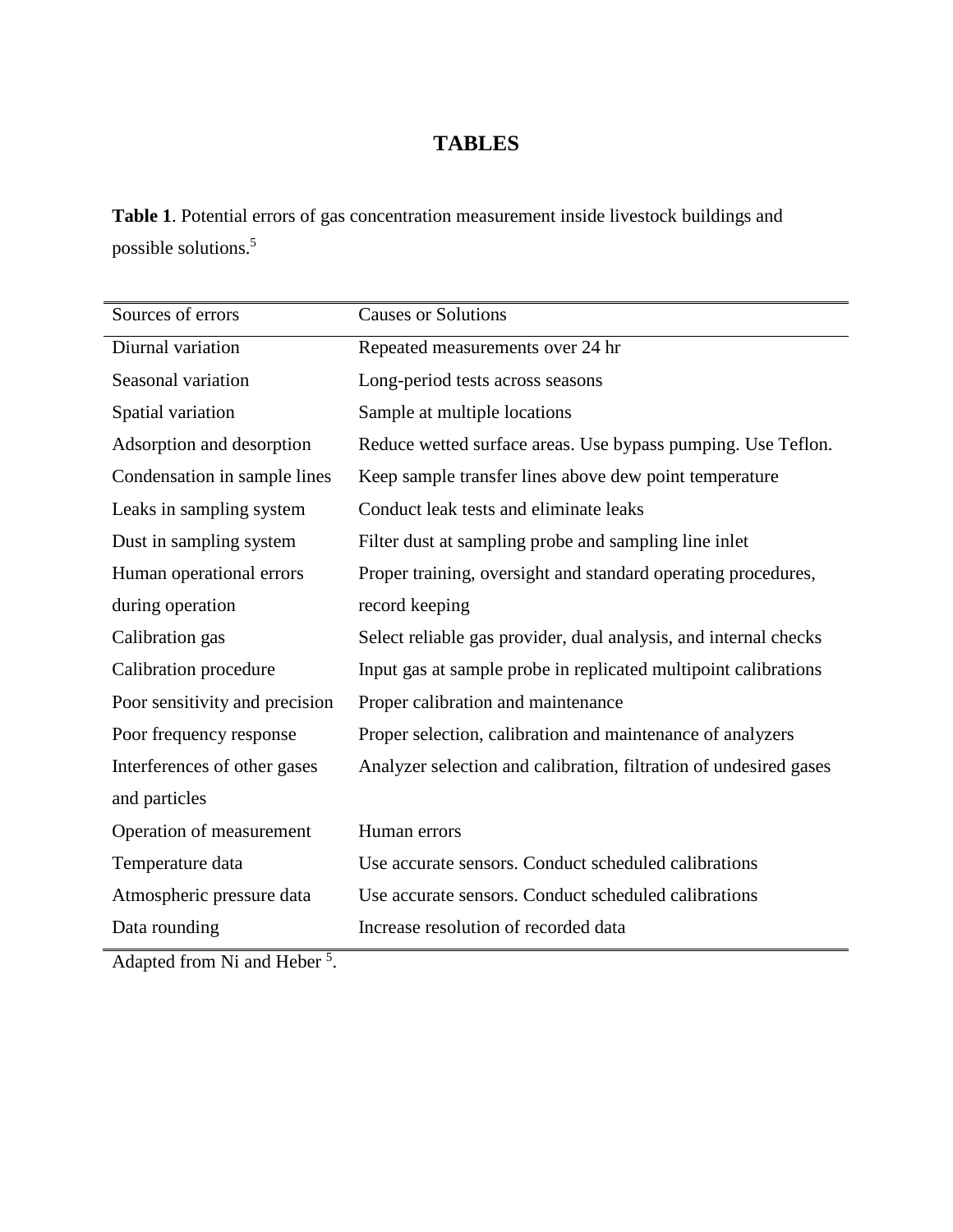| <b>Location by state</b> | M <sub>O</sub> | IN             | <b>MN</b>      | IL               | IA             | <b>NC</b>       | TX             |
|--------------------------|----------------|----------------|----------------|------------------|----------------|-----------------|----------------|
| Livestock type           | Swine          | Hen layers     | Swine          | Swine            | Swine          | <b>Broilers</b> | Swine          |
|                          | finish         |                | gestation      | farrow           | finish         |                 | Finish         |
| Inventory†               | 1,100          | 250,000        | 929/512        | 56               | 960            | 22,000          | 1,080          |
| Average mass, kg         | 68             | 1.8            | 200            | 200              | 68             | 1.0             | 68             |
| Animal occupation, d     | 140            | 365            | $1$ wk         | 21               | 140            | 63              | 140            |
| # buildings at site      | 8              | 16             | $\overline{2}$ | $\overline{2}$   | $\overline{4}$ | $\overline{4}$  | 5              |
| Year of construction     | 1995           | 2002           | 1994/97        | 1997/98          | 1997           | 2001            | 2000           |
| Building type            | Flush          | <b>HR</b>      | <b>PPR</b>     | PP               | DP             | litter          | <b>PPR</b>     |
| Orientation              | E-W            | $N-S$          | $N-S$          | $N-S$            | $E-W$          | NE-SW           | $E-W$          |
| Distance to site, km     | 94             | 69             | 160            | 96               | 29             | 120             | 160            |
| Shower in/out?           | Y              | $\mathbf N$    | Y              | Y                | $\mathbf N$    | $\mathbf N$     | Y              |
| Building width, m        | 13.2           | 30.5           | 14.6           | 18.0             | 12.5           | 12.8            | 12.7           |
| Building length, m       | 61.0           | 181.4          | 77.4           | 22.5             | 58.5           | 152.4           | 72.0           |
| Building area, $m2$      | 806            | 5,613          | 1,133          | 405              | 2,400          | 1,952           | 910            |
| Ridge height, m          | 4.6            | 11.6           | 4.9            | 7.6              | 4.6            | 3.2             | 4.6            |
| Sidewall height, m       | 2.44           | 6.40           | 2.29           | 3.05             | 2.44           | 2.20            | 2.44           |
| Building spacing, m      | 15.2           | 22.9           | 9.2            | $\boldsymbol{0}$ | 18.3           | 18.3            | 15.2           |
| Manure storage, d        | 0.25           | 730            | 400            | 21               | 365            | 730             | $\overline{7}$ |
| Outdoor storage          | lagoon         | none           | basin          | none*            | none           | none            | lagoon         |
| Number air inlets†       | 20             | 10             | 14             | 8                | 9              | 48              | 20             |
| Inlet type               | <b>CCB</b>     | slot           | <b>CCB</b>     | <b>CCB</b>       | <b>CCB</b>     | slot/EP         | <b>CCB</b>     |
| Inlet control method     | gravity        | $\Delta p$     | $\Delta p$     | gravity          | $\Delta p$     | $\Delta p$      | $\Delta p$     |
| Controls vendor          | JC             | AE             | AV             | <b>MF</b>        | <b>VF</b>      | <b>HH</b>       | <b>AS</b>      |
| Number of fans†          | 5              | 75             | 6              | $\overline{4}$   | 8              | 13              | 5              |
| # variable speed fans    | $\mathbf{1}$   | $\overline{0}$ | $\mathbf{1}$   | $\overline{2}$   | $\overline{4}$ | $\overline{0}$  | $\overline{2}$ |
| Largest fan dia., cm     | 122            | 122            | 122            | 122              | 122            | 122             | 122            |
| Smallest fan dia., cm    | 91             | 122            | 91             | 46               | 46             | 91              | 91             |
| Fan manufacturer         | AS             | AT             | AV             | <b>MF</b>        | <b>MF</b>      | HH/DA           | <b>AS</b>      |
| # ventilation stages‡    | 5              | 9              | 6              | $\overline{4}$   | $\overline{7}$ | $\tau$          | 5              |
| # temperature sensors†   | $\overline{2}$ | 15             | 1              | $\mathbf{1}$     | $\overline{2}$ | 3               | $\overline{2}$ |
| Artificial heating       | Y              | N              | Y              | Y                | Y              | Y               | Y              |
| Summer cooling           | Mist/tun       | EP             | EP             | EP/tun           | SK/tun         | EP/tun          | Mist/tun       |
| Number of inlet SLG†     | $0.5$ ††       | $\mathbf{1}$   | $\sqrt{2}$     | $\overline{c}$   | $\overline{c}$ | 1/2             | $\overline{2}$ |
| Number exhaust SLG†      | 1              | $\overline{4}$ | $\overline{2}$ | $\overline{2}$   | 3              | 4/5             | $\overline{2}$ |
| No. emission streams     | $\mathbf{1}$   | $\overline{4}$ | $\mathbf{1}$   | $\overline{2}$   | $\overline{3}$ | 1/4             | $\mathbf{1}$   |
| Gas probe lengths, m     | 13-37          | 12-115         | 67             | $10 - 50$        |                | 15-123          | 23-107         |
| Internet service type    | <b>DSL</b>     | wireless       | <b>WDSL</b>    | phone            | phone          | phone           | satellite      |
| Start date in 2002       | 8/28           | 12/1           | 8/28           | 11/15            | 8/15           | 11/25           | 10/10          |

Table 2. Characteristics of test sites and buildings.

\*manure stored in deep pit of adjacent building

†per building or room

‡includes continuous winter fans as the first stage

††one sampling probe located between the buildings represents inlet air for both buildings AE= Automated Environments, AS= Airstream, AT=Aerotech, AV=Aerovent, CCB=centerceiling baffled inlet, DP=deep pit, EP=evaporative pad, Flush = shallow pit with recycle flush, HR=high rise, HH = Hired Hand, MF=Multifan, PP=Pull-plug manure pit, PPR=Pull-plug manure pit with recharge, SLG=sample location groups, SK=sprinkler system, tun=tunnel ventilation, VF=Varifan, WDSL = wireless DSL.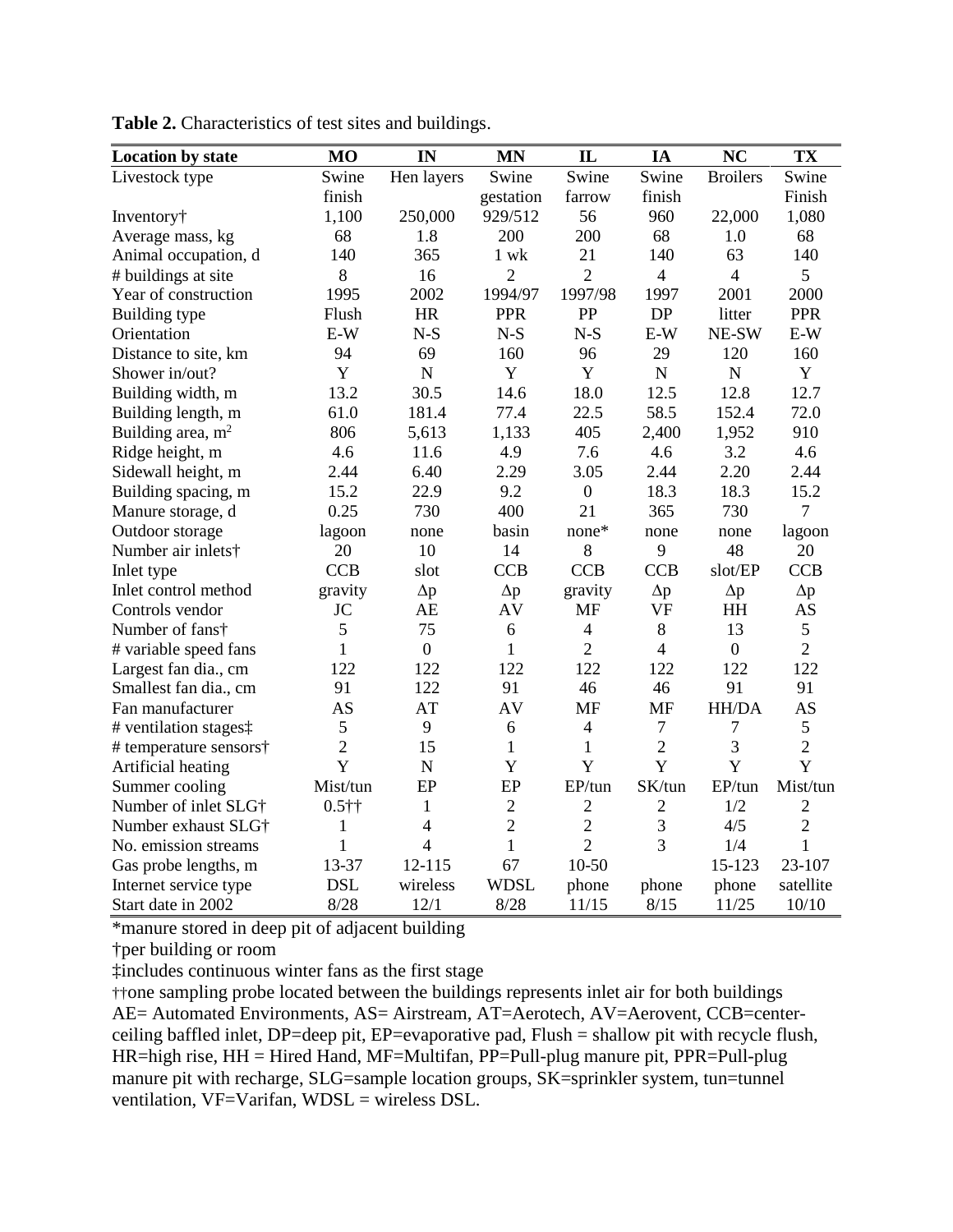#### **FIGURES**

**Figure 1**. Site monitoring plan for 2 swine finish buildings at the CAPESH Missouri site.

**Figure 2**. Site monitoring plan for two laying houses in Indiana. Fan locations are approximate.

**Figure 3**. Schematic of gas sampling system showing calibration options.

**Figure 4**. Sample airflow and manifold pressure before and after maintenance.

**Figure 5.** Heat tape control circuit for maintaining temperatures of air sampling lines above dew point.

**Figure 6**. Ammonia concentrations measured at the CAPESH site.

**Figure 7**. Hydrogen sulfide concentrations measured at the CAPESH site.

**Figure 8**. Carbon dioxide concentrations measured at the CAPESH site on November 8, 2002.

**Figure 9**. A 24-hr record of methane concentrations at the CAPESH site.

**Figure 10**. A 24-hr record of VOC concentrations at the CAPESH site.

**Figure 11.** Potential calibration gas injection points (A, B, C and D) in NH<sub>3</sub> measurement system.

**Figure 12.** Remote zero/span checks of gas analyzers at point d in barn 8 at the capesh site**.**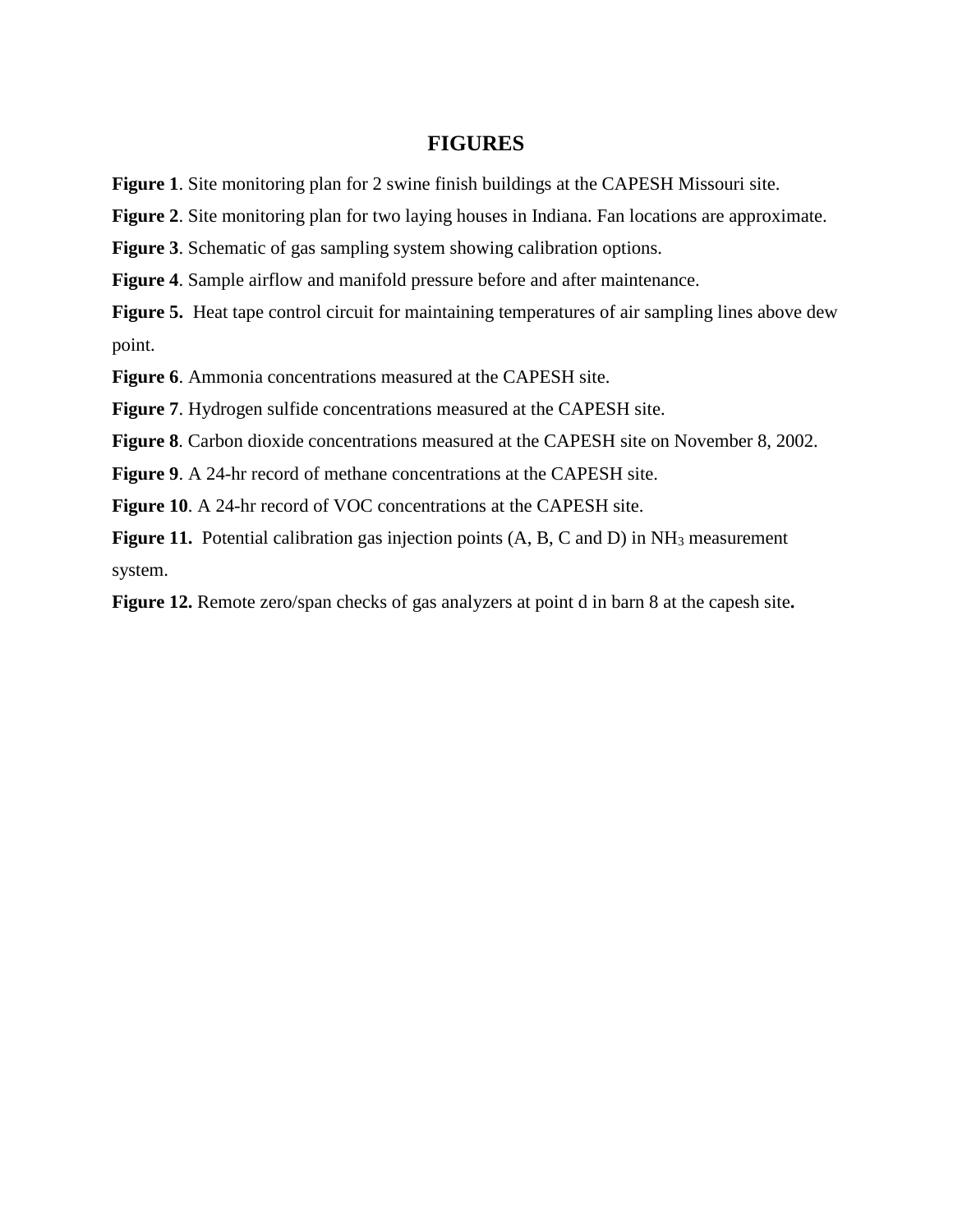

**Figure 1**. Site monitoring plan for 2 swine finish buildings at the CAPESH Missouri site.

AL…Please consider removing the "Missouri Site Layout"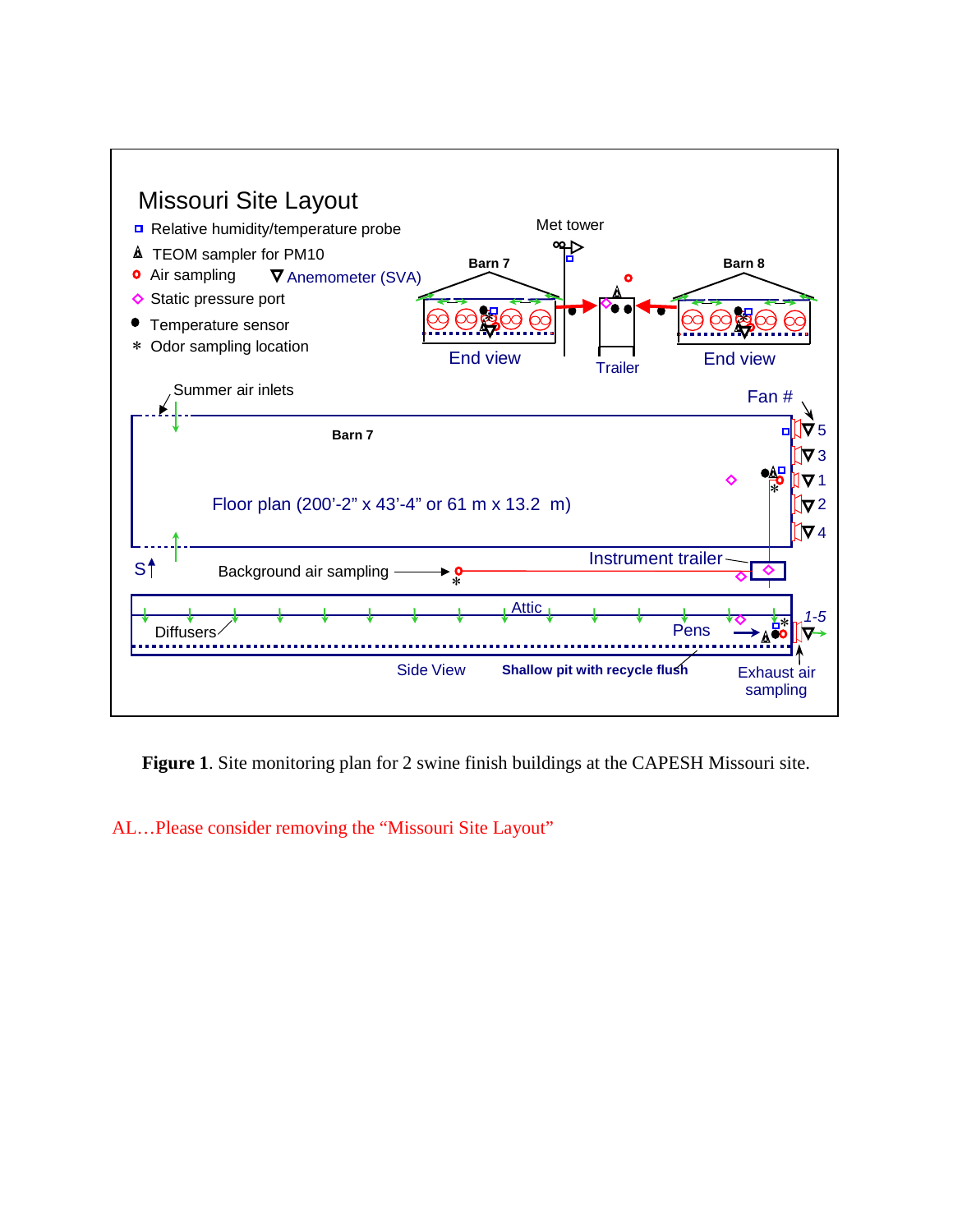

**Figure 2**. Site monitoring plan for two laying houses in Indiana. Fan locations are approximate.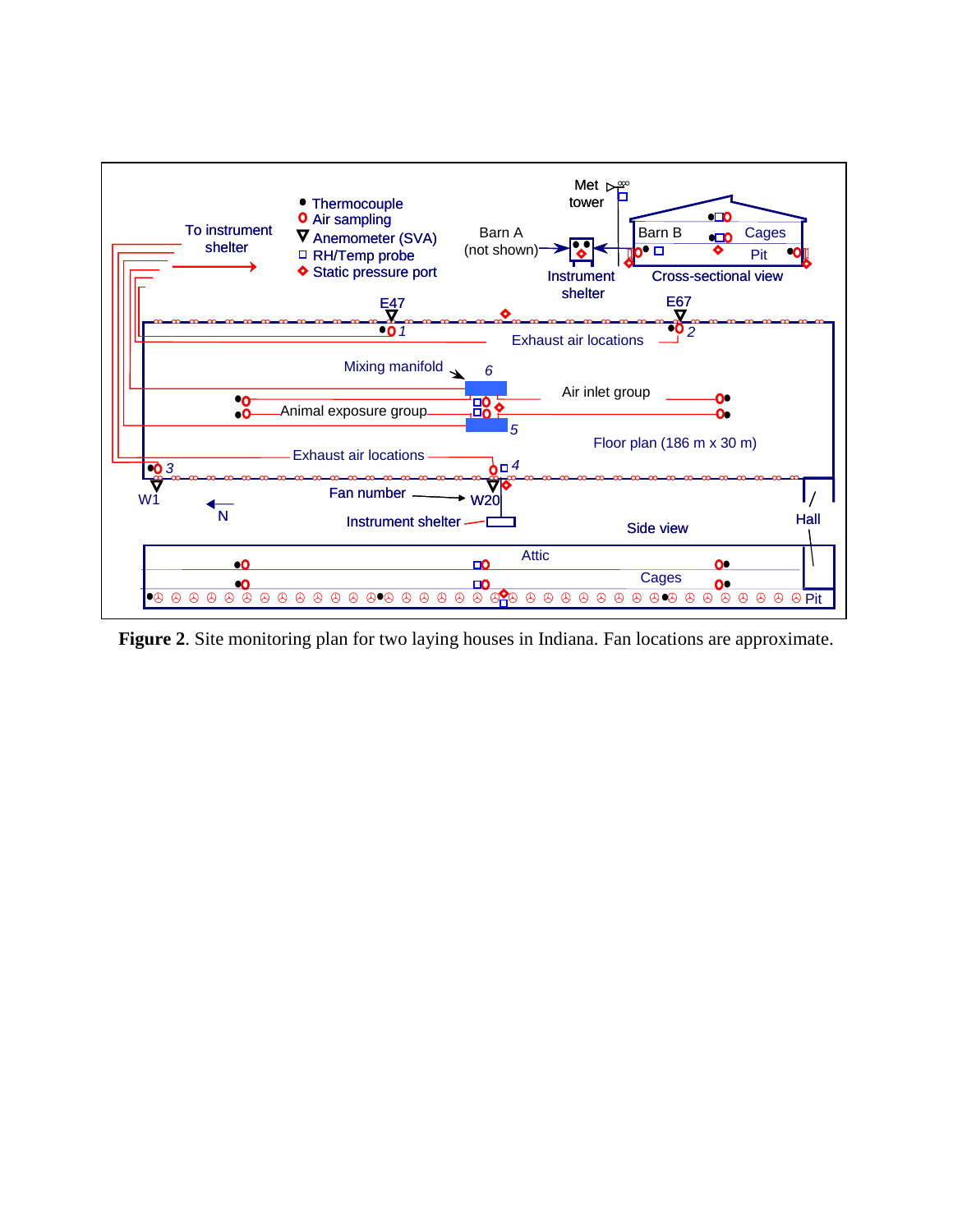

**Figure 3**. Schematic of gas sampling system showing calibration options.

Al…please consider changing "bag fill port" to "odor sample port" and adjusting the 2 lines elbows on the exhaust line.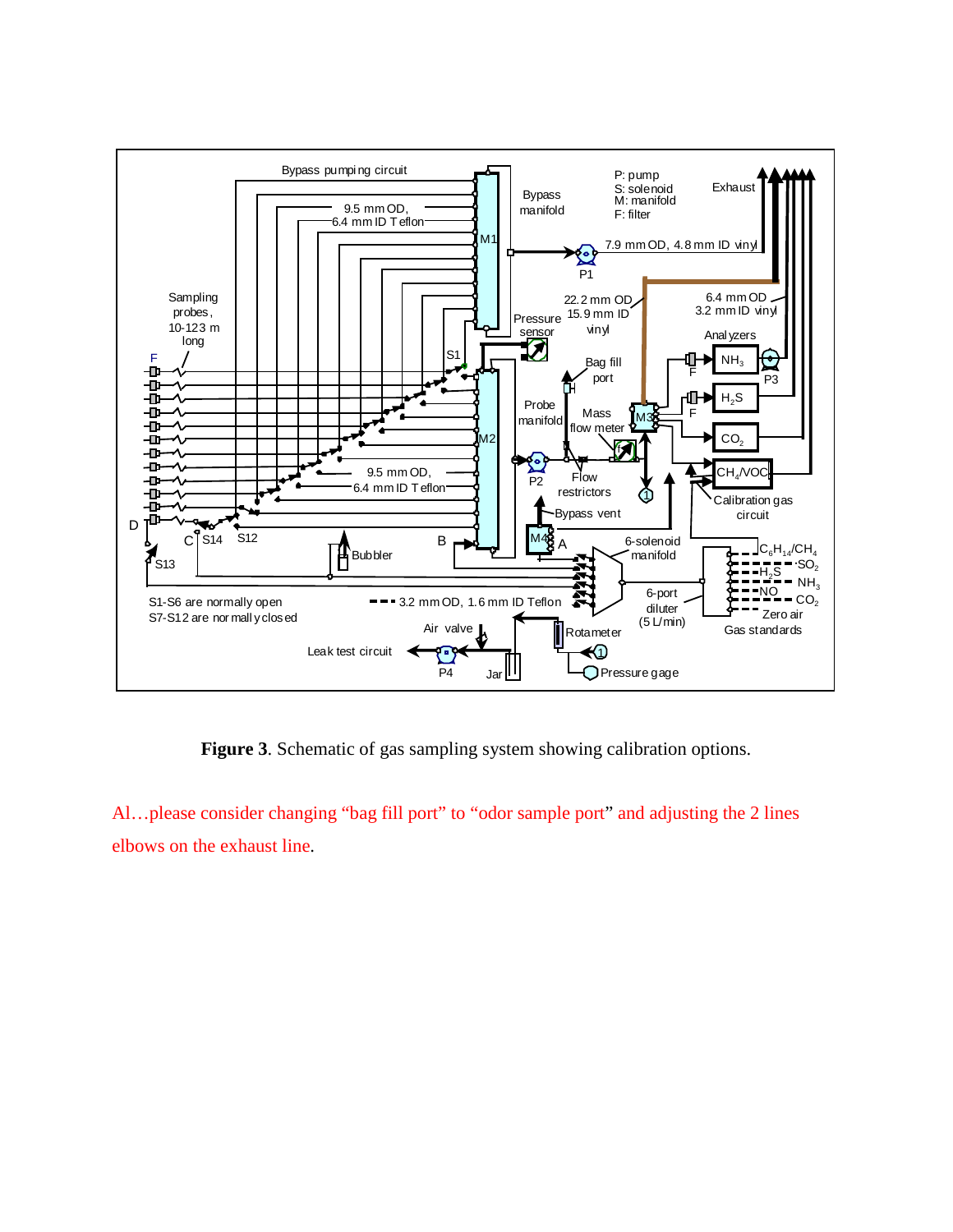

**Figure 4**. Sample airflow and manifold pressure before and after maintenance.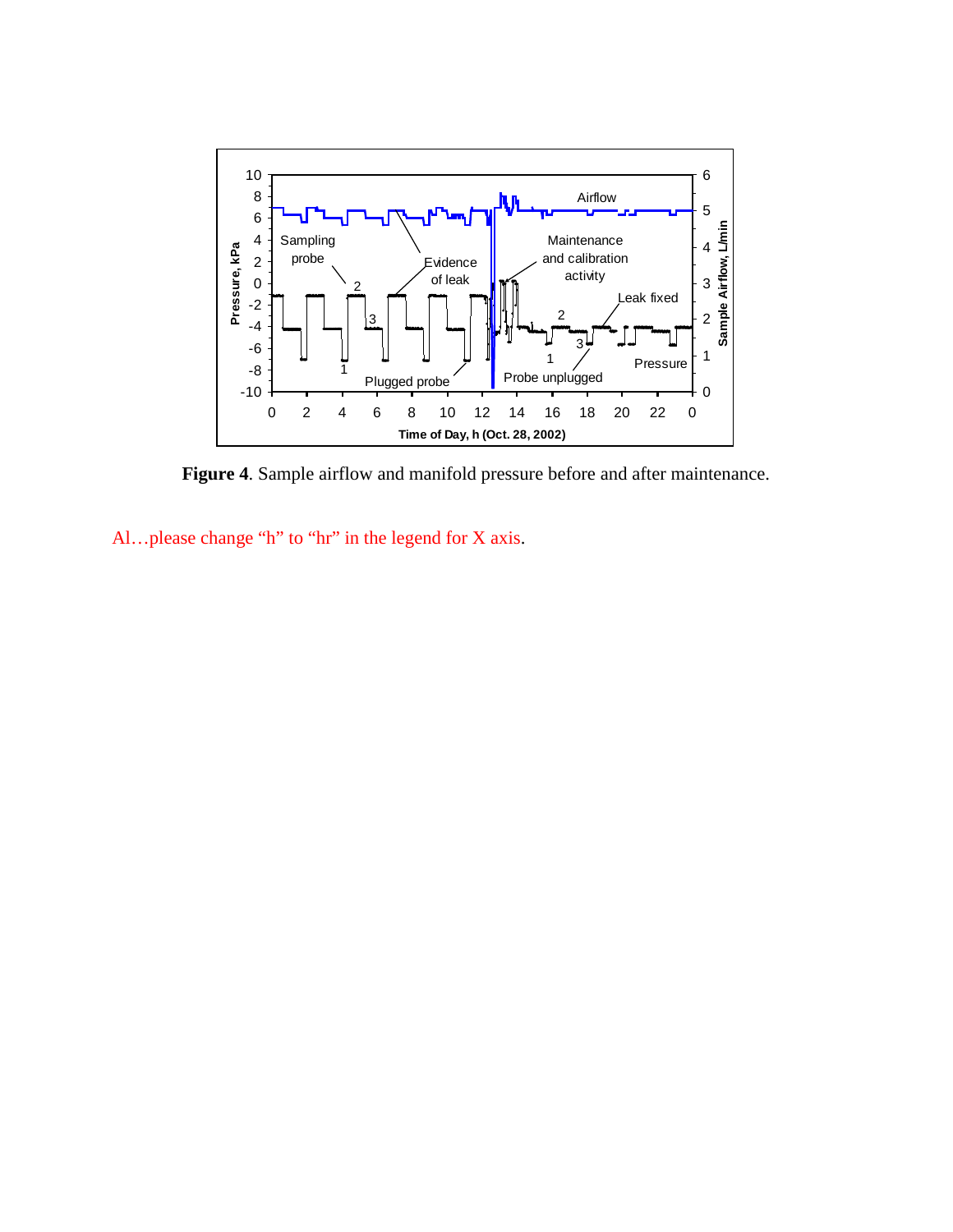

Figure 5. Heat tape control circuit for maintaining temperatures of air sampling lines above dew point.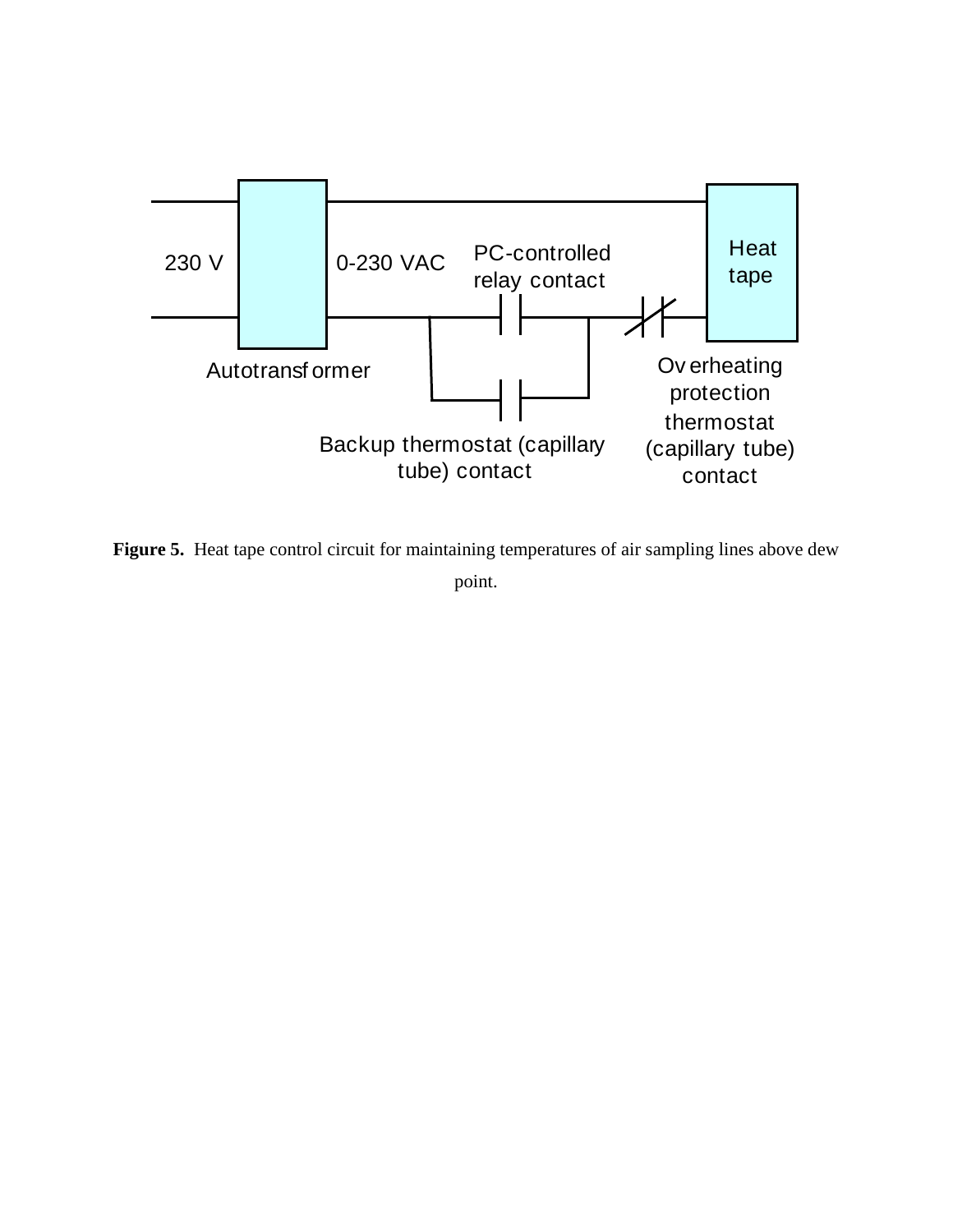

**Figure 6**. Ammonia concentrations measured at the CAPESH site.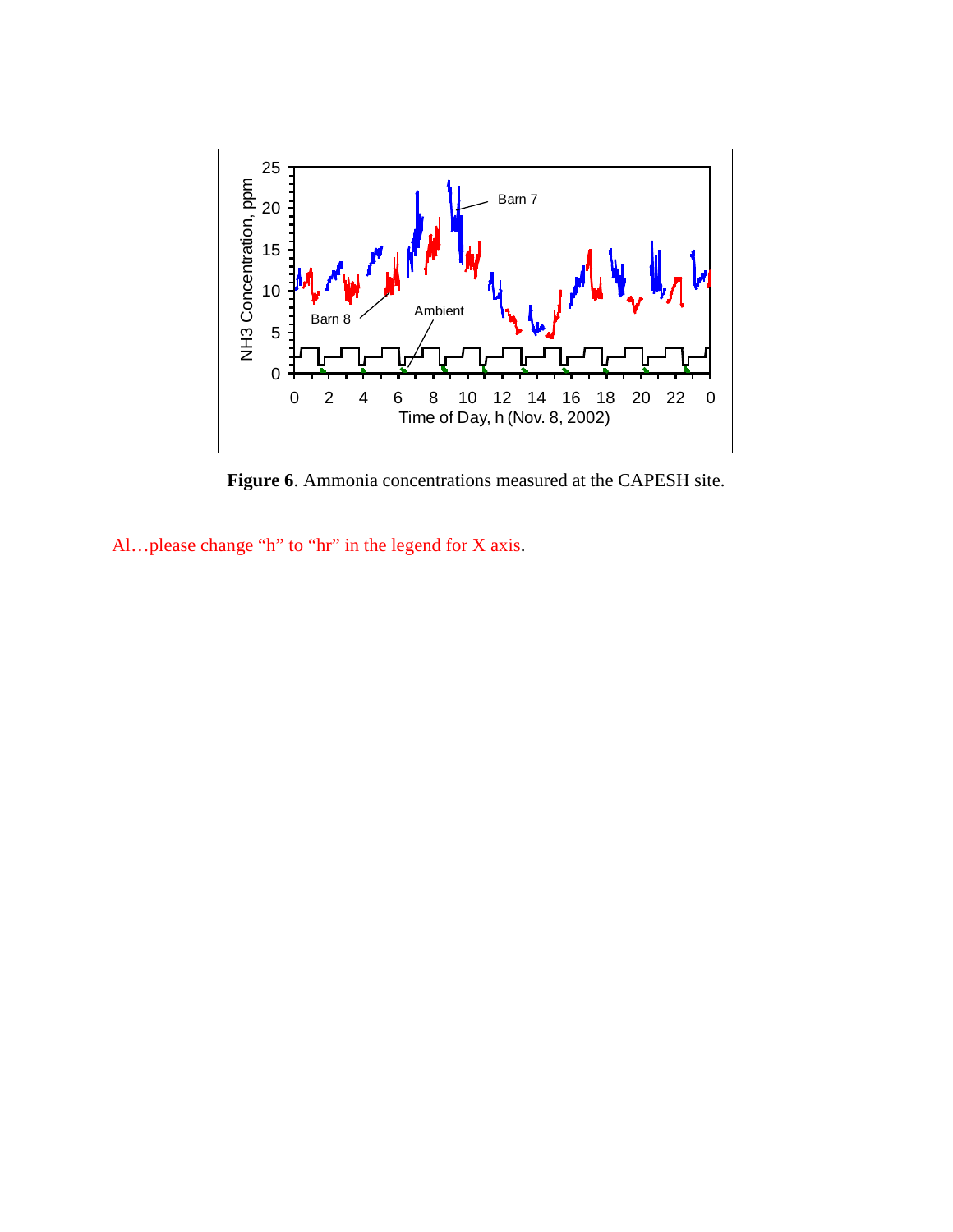

**Figure 7**. Hydrogen sulfide concentrations measured at the CAPESH site.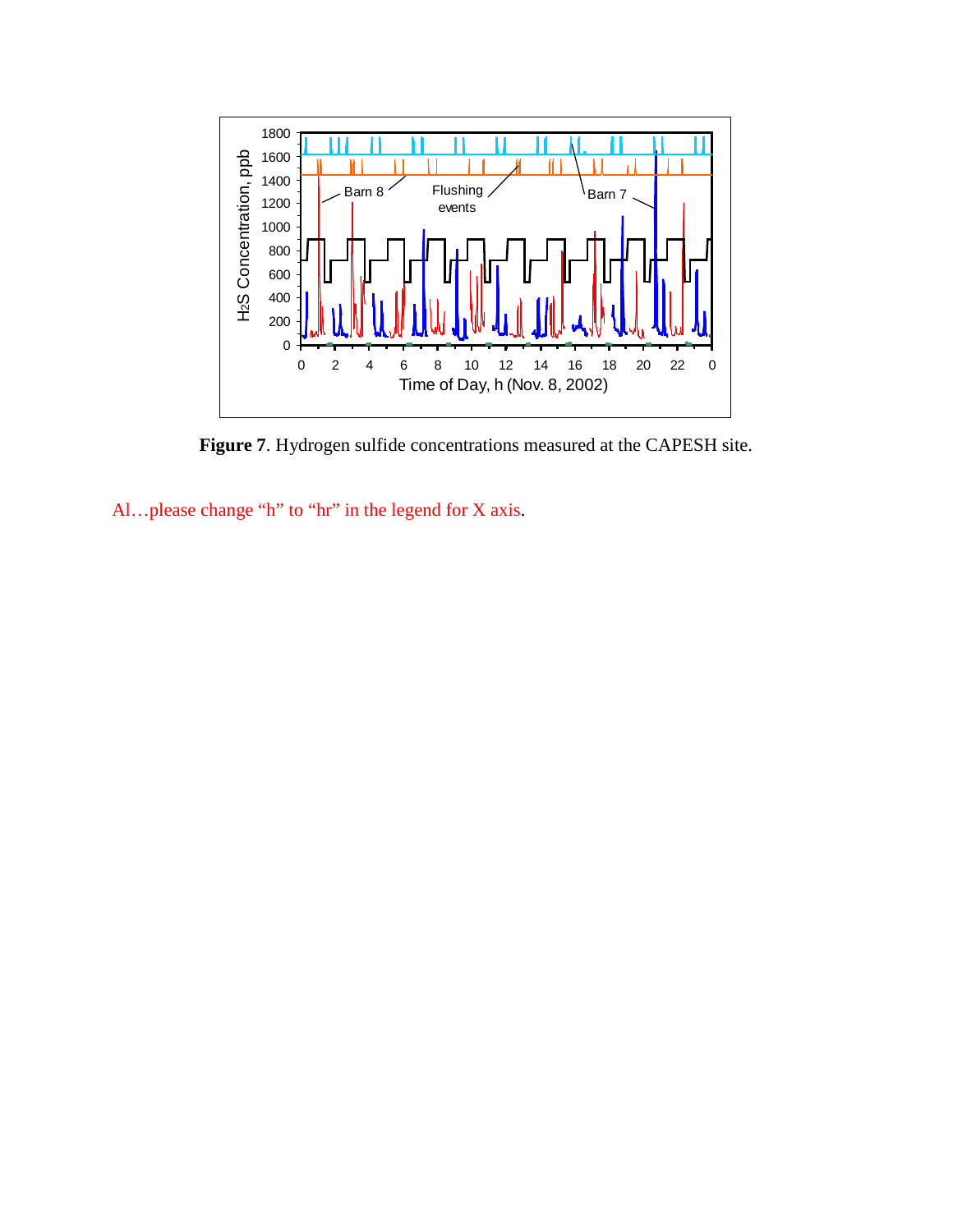

**Figure 8**. Carbon dioxide concentrations measured at the CAPESH site on November 8, 2002.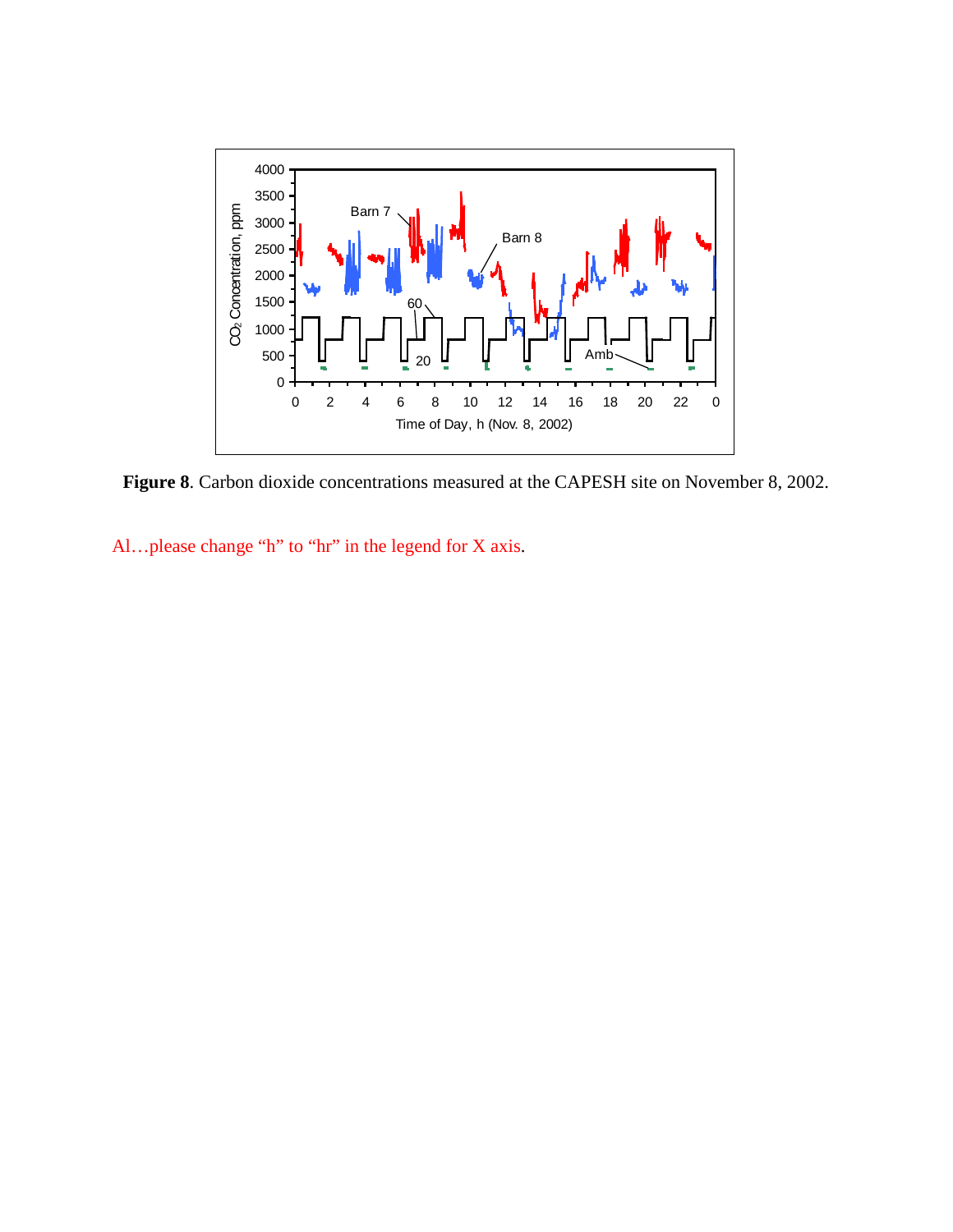

**Figure 9**. A 24-hr record of methane concentrations at the CAPESH site.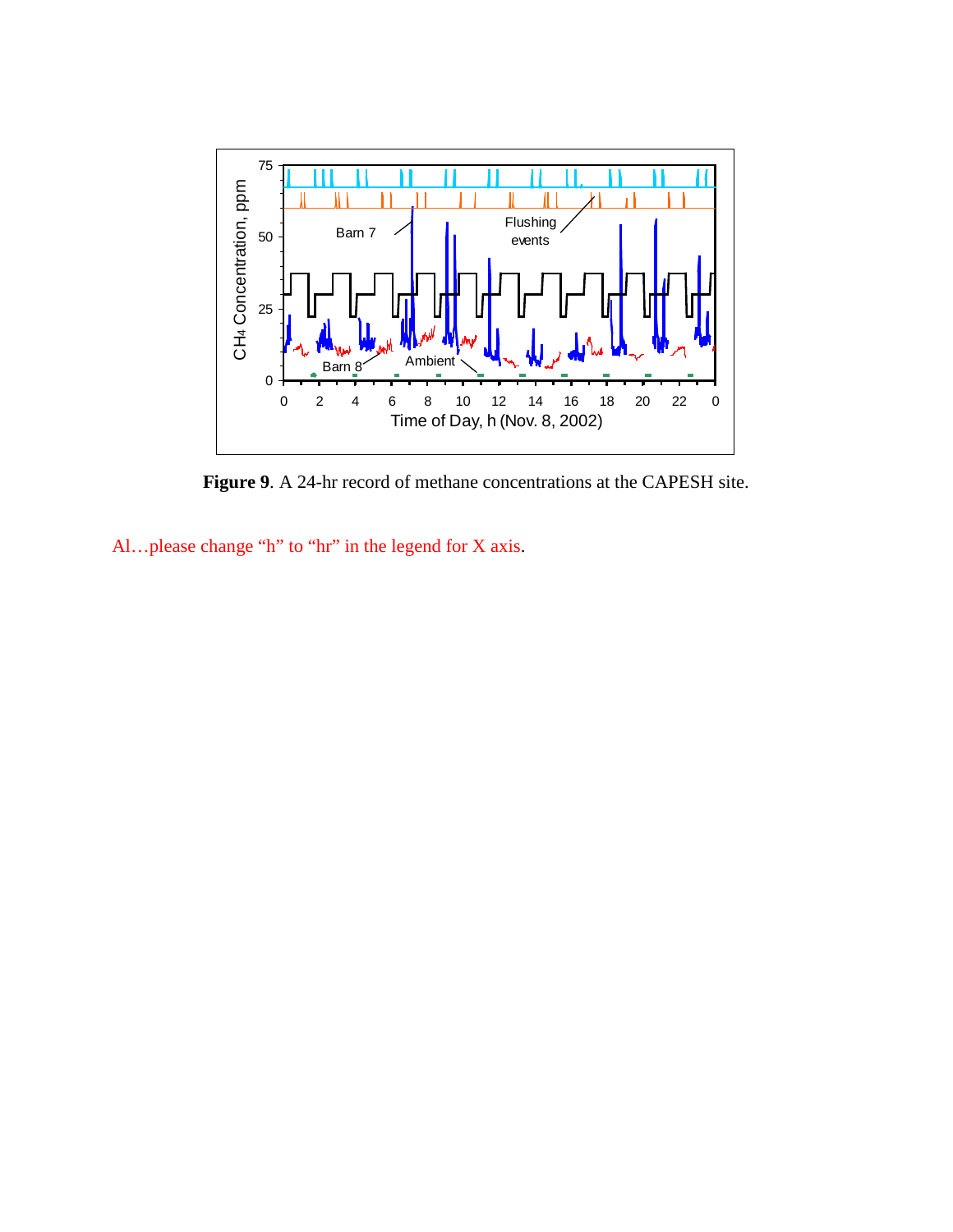

**Figure 10**. A 24-hr record of VOC concentrations at the CAPESH site.

Al…please change "h" to "hr" in the legend for X axis and change ppb to ppbc.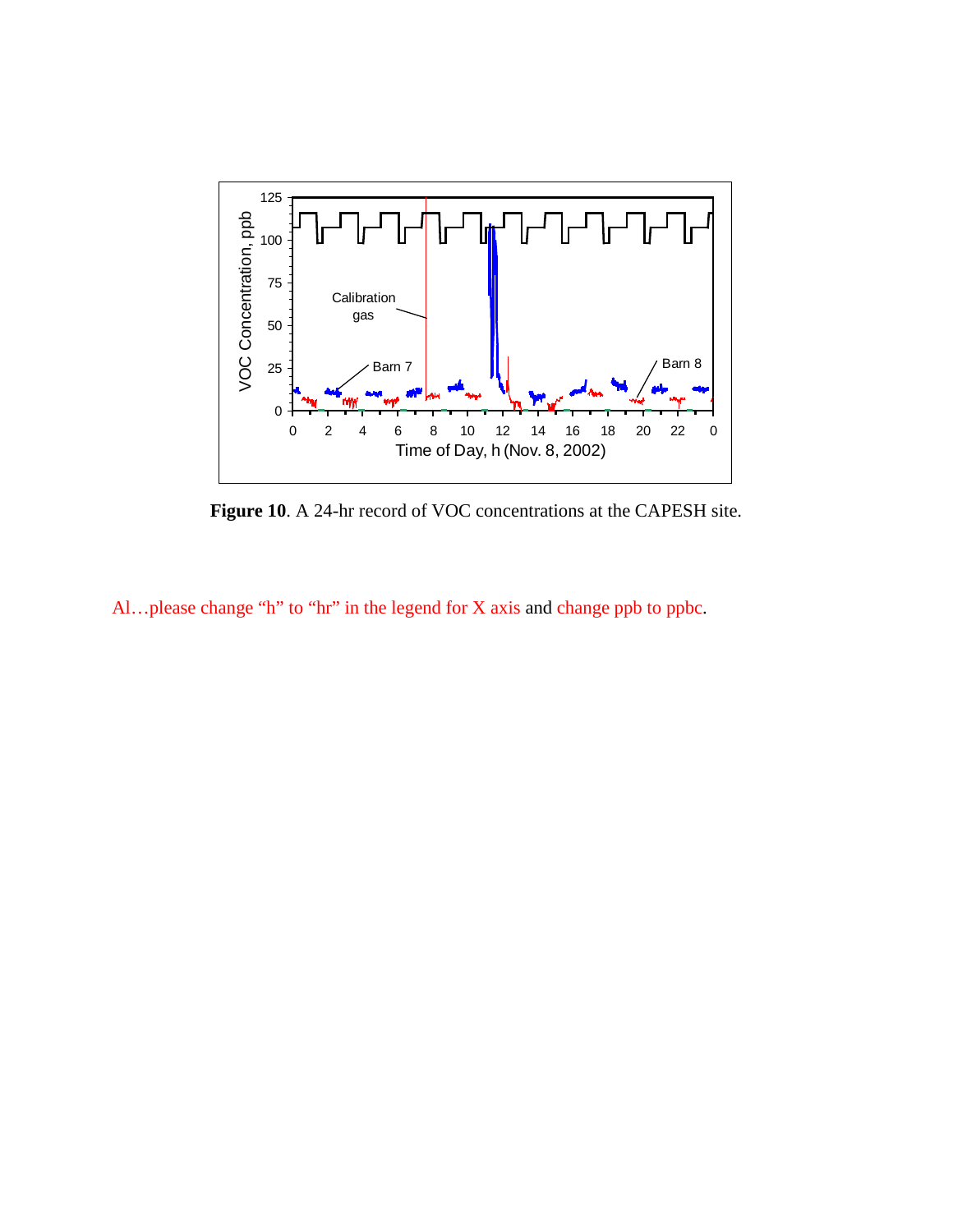

Figure 11. Potential calibration gas injection points (A, B, C and D) in NH<sub>3</sub> measurement system.